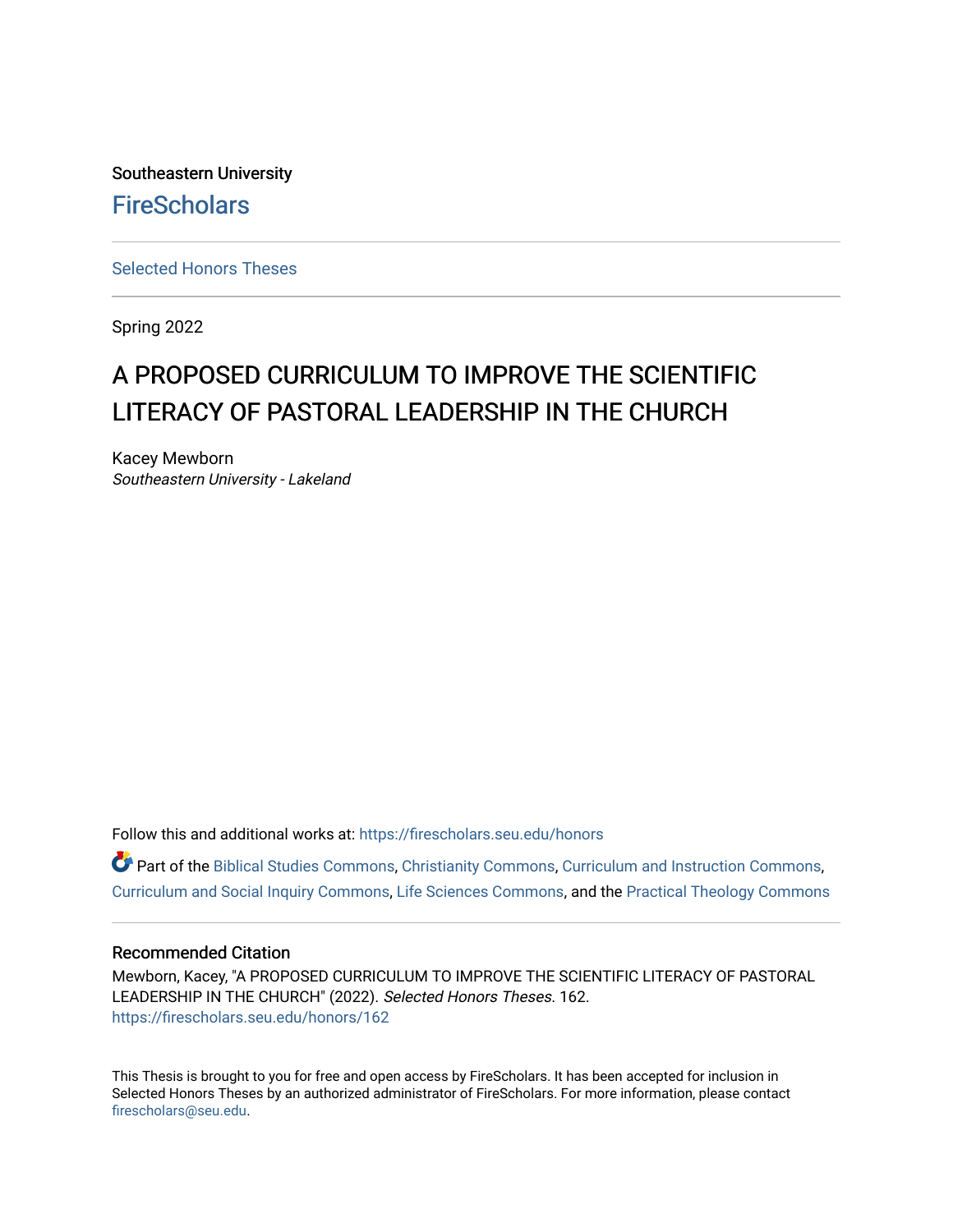## A PROPOSED CURRICULUM TO IMPROVE THE SCIENTIFIC LITERACY OF PASTORAL LEADERSHIP IN THE CHURCH

by

Kacey Mewborn

Submitted to the School of Honors Committee

in partial fulfillment

of the requirements of a University Honors Scholar

Southeastern University

2022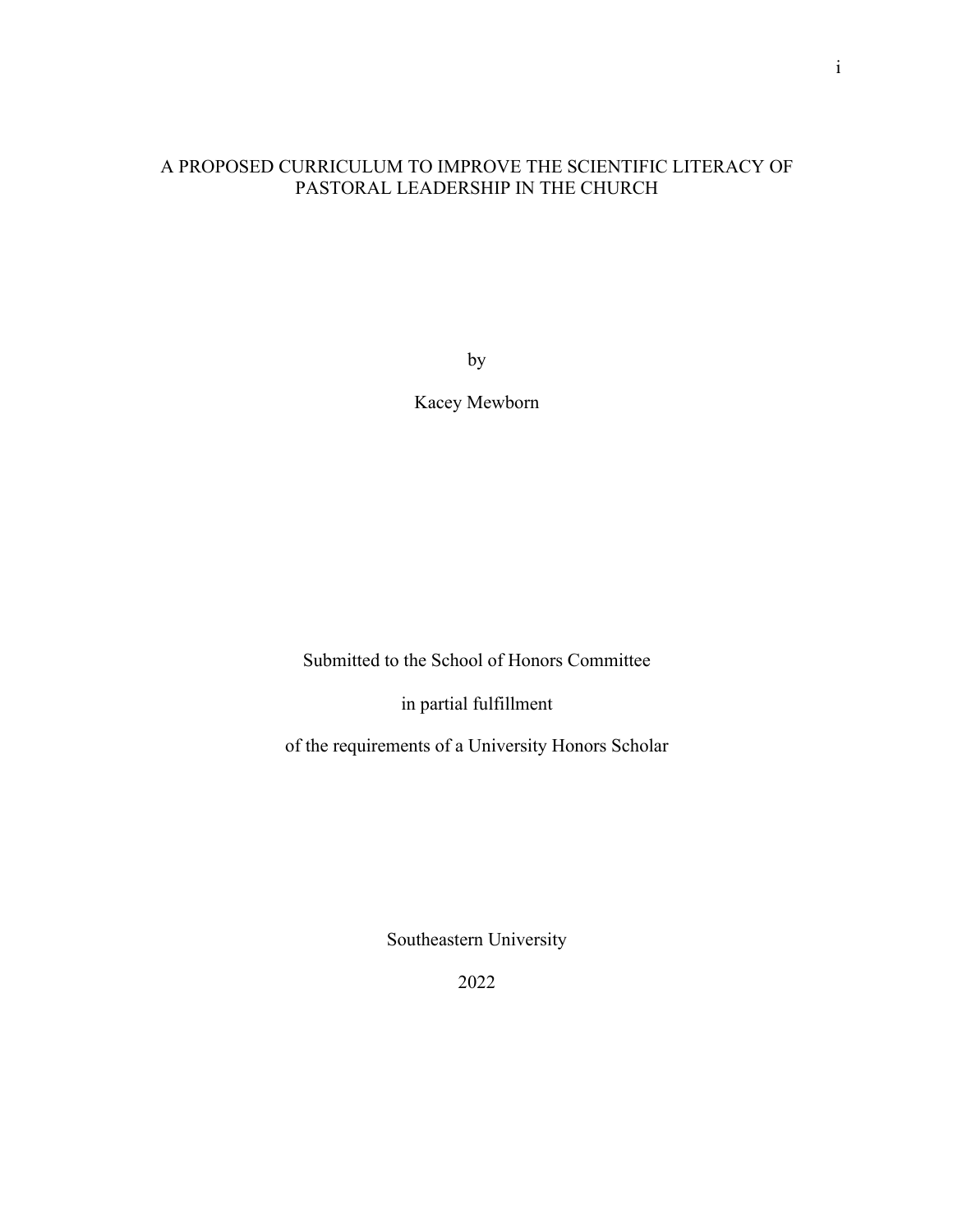Copyright by Kacey Mewborn

2022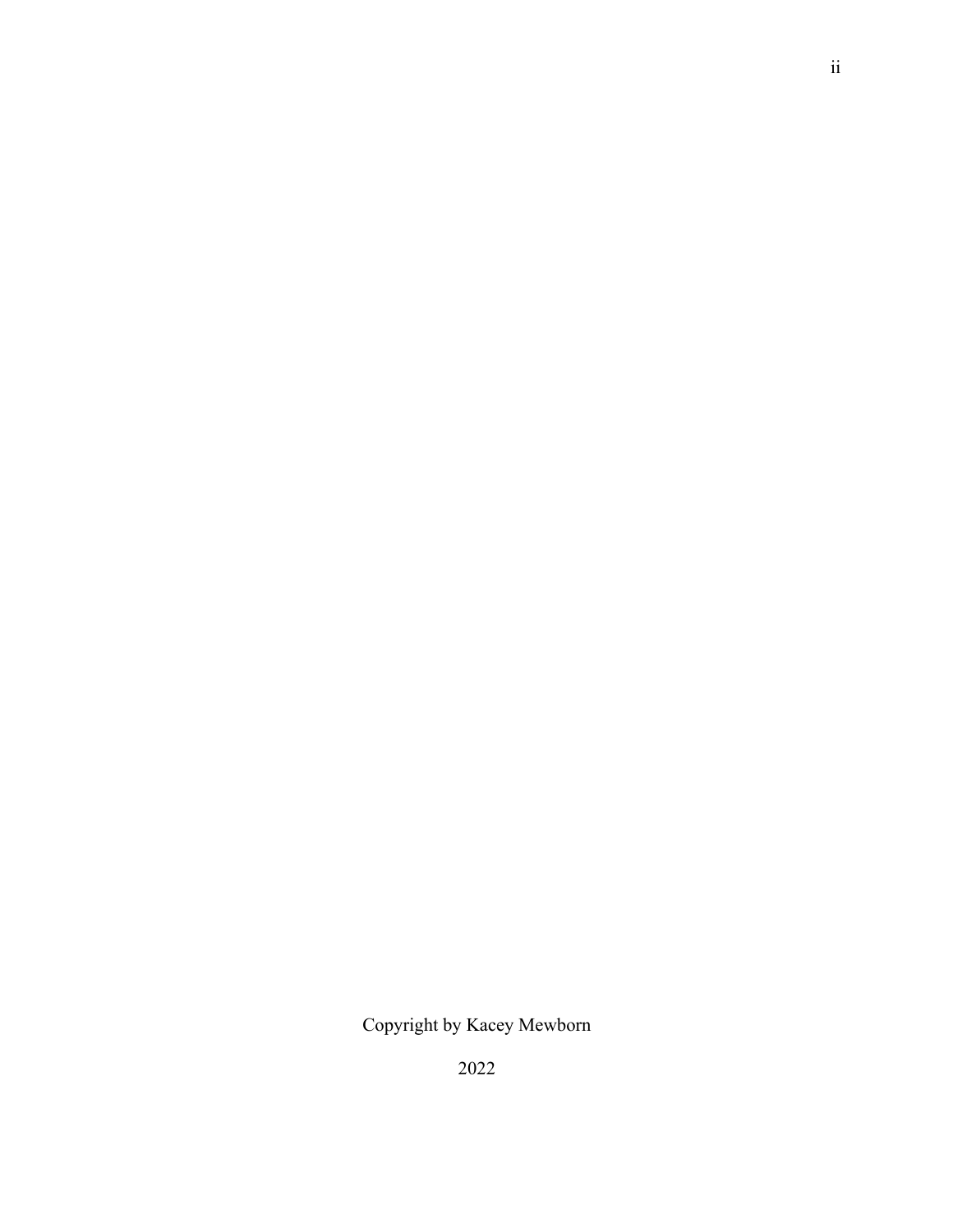## DEDICATION

This thesis is dedicated to everyone in my life who has taken the time to answer my questions.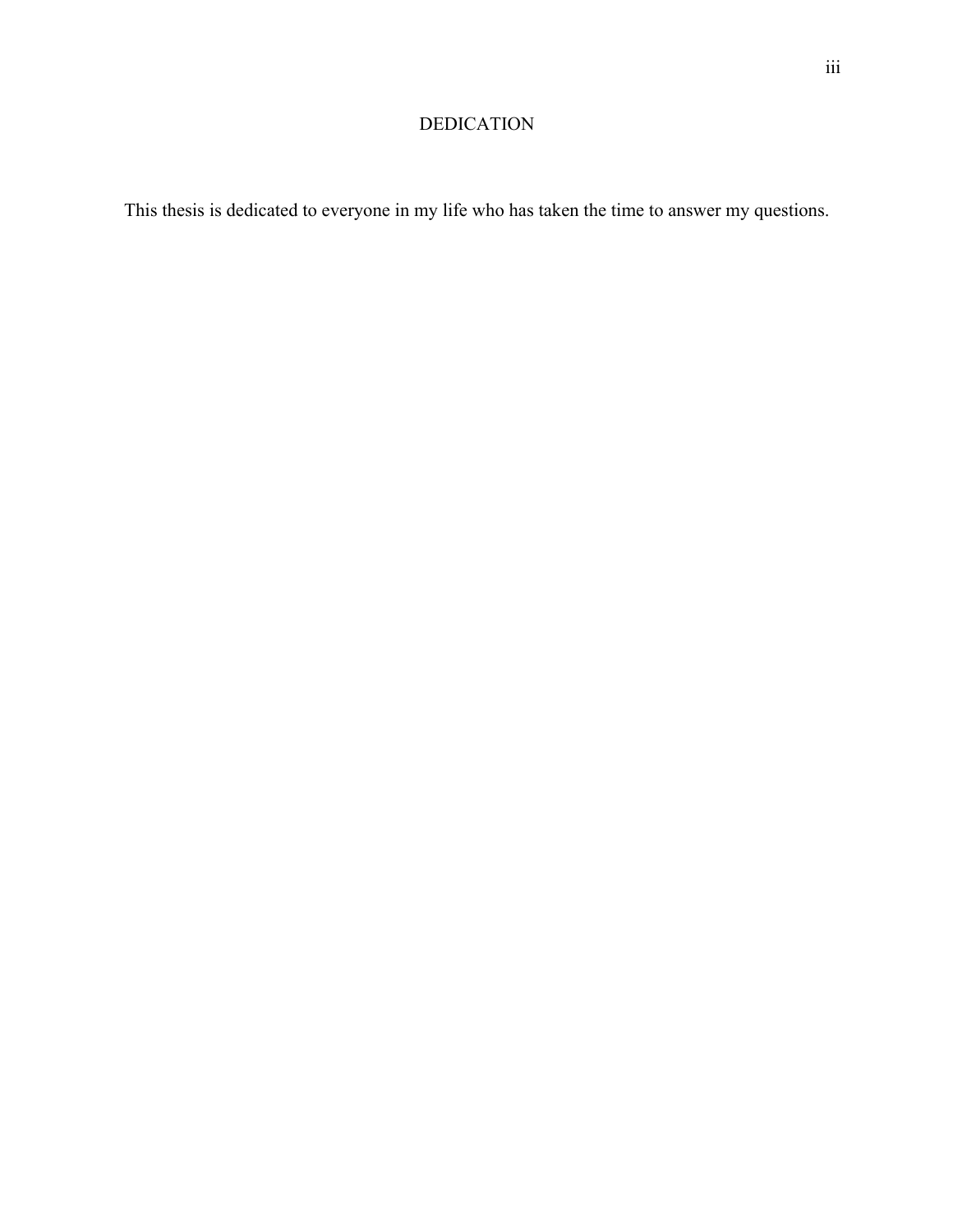## ACKNOWLEDGMENTS

I would like to thank my advisor, Dr. Aimee Franklin for guiding me through this process and somehow always making time for me. You are a wealth of knowledge in so many areas, but more importantly, you are exceptionally supportive and inspirational to your students. I cannot express how respected and appreciated you are by me and so many others.

I would also like to thank my youth and college pastor Luis Ruiz for the many years of laughs, memories, and not shying away from the hard conversations.

And last but not least, thank you to my mom for nurturing my curiosity and always answering me when I asked why.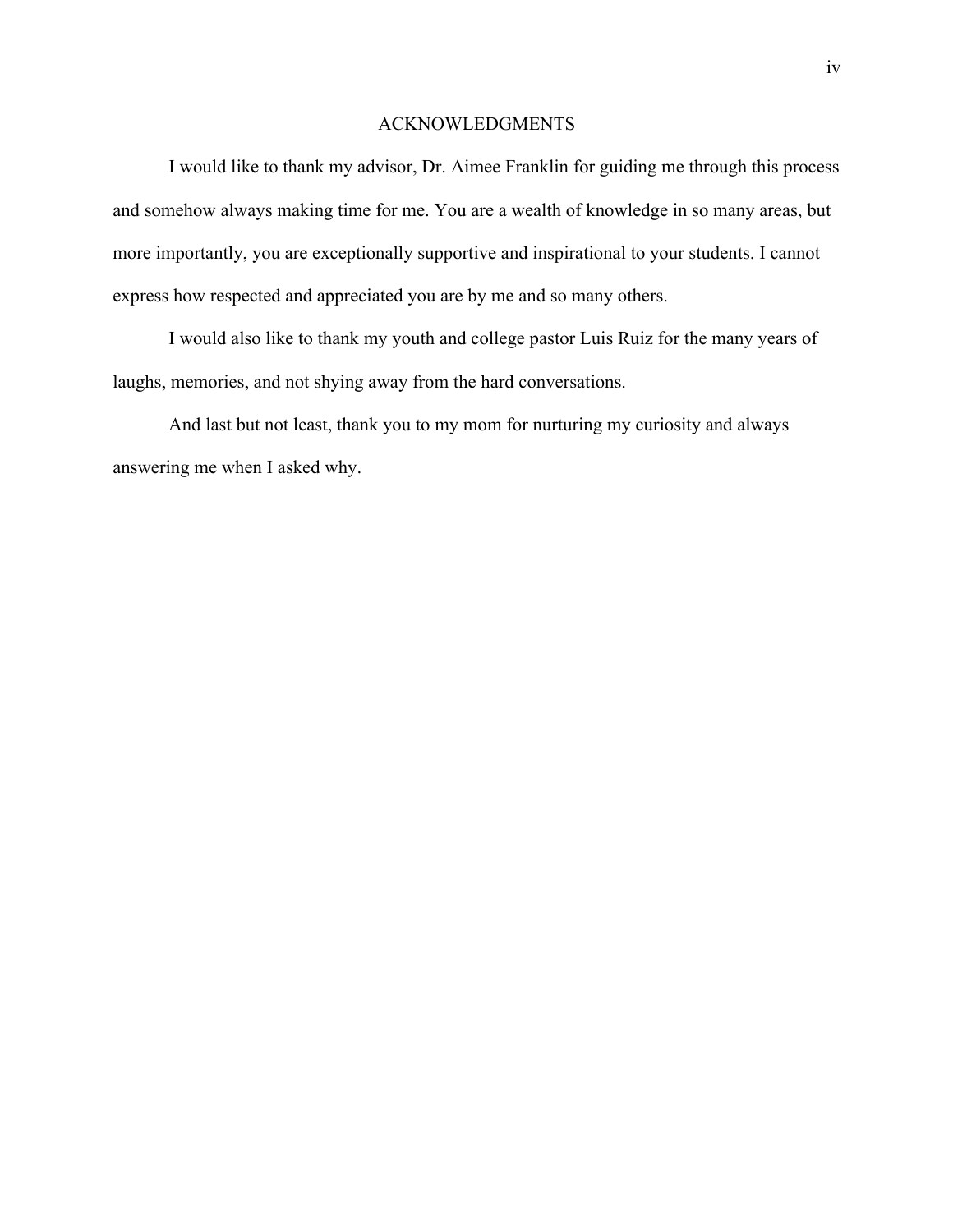#### Abstract

Scientific illiteracy is a widespread reality in the Christian church today. The observatory and evidentiary nature of science seems to strongly contradict the faith-based belief in religion that often lacks physical evidence. This contradiction has incited many different conflicts between the congregation of the church and proponents of scientific advancement. A potential cause of this division is that the current education provided for church leaders is severely lacking in exposure to scientific topics that would allow these leaders to effectively communicate with their congregation when scientific issues are raised. Therefore, this research proposes a supplementary curriculum in the form of a certificate program for undergraduate students pursuing leadership in church ministry that would improve their scientific understanding as well as their ability to confidently analyze scientific controversy while preserving a biblical stance. This curriculum was developed based on the opinions and responses of current church leadership across the country in order to be relevant, useful, and practical to implement. A survey was used to gain these insights and the main findings were that current leadership do believe that the church needs to improve its scientific literacy and is currently doing a poor job at reconciling scientific evidence with Christian beliefs. They also maintain that science and Christianity are able to be totally compatible, showing that this additional education would be effective and beneficial. The goal of this research is to begin to help bridge the gap between science and the church, ultimately increasing the church's relevance in a modern, scientific world.

KEY WORDS: scientific literacy, ministry, church, leadership, education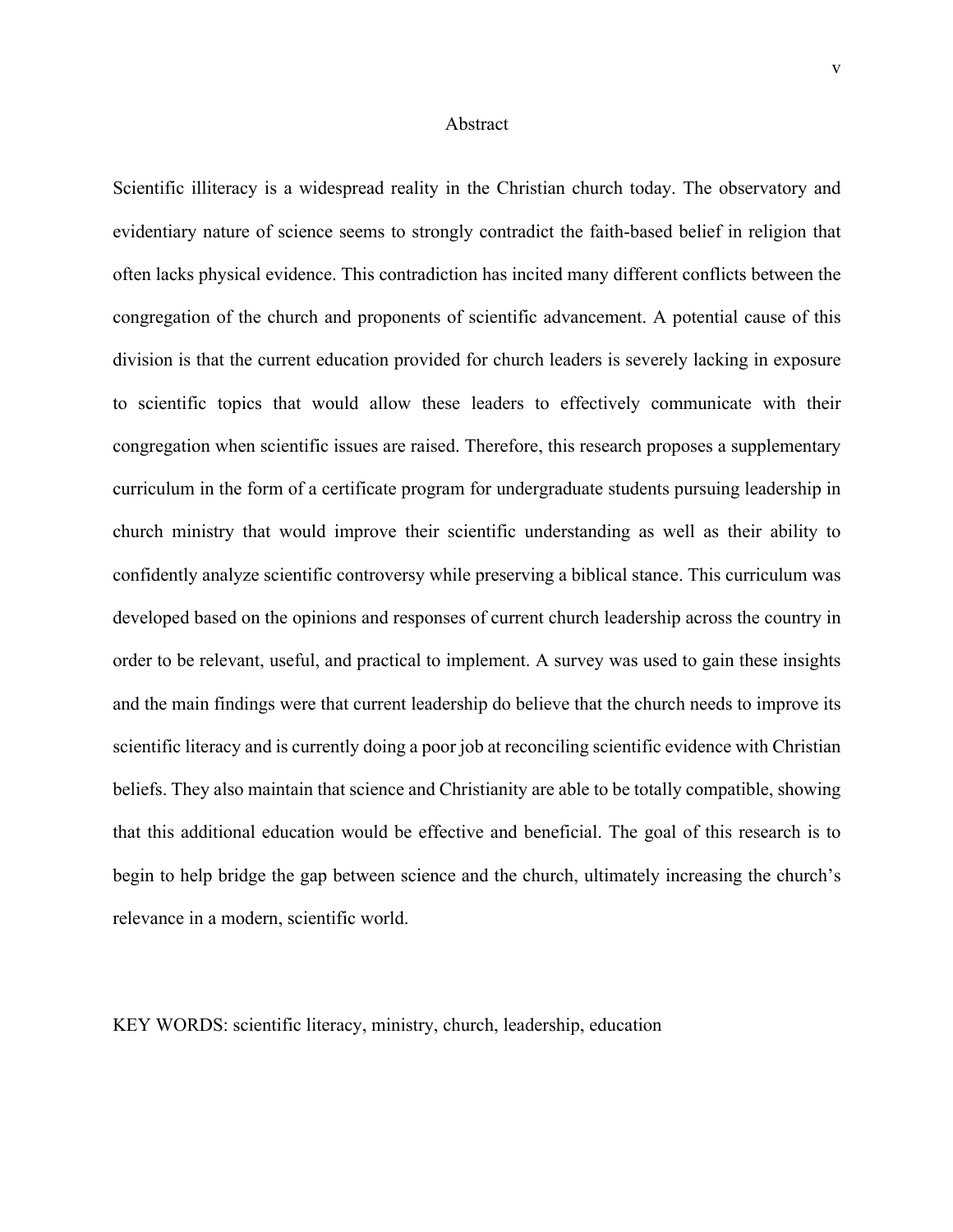| <b>Conflicting Theories</b>         |
|-------------------------------------|
| Science-Religion Student Conflict   |
| <b>Current Ministry Curriculums</b> |
|                                     |
|                                     |
| Results                             |
| Discussion of Results               |
|                                     |
|                                     |
| .30                                 |
| .34                                 |

## TABLE OF CONTENTS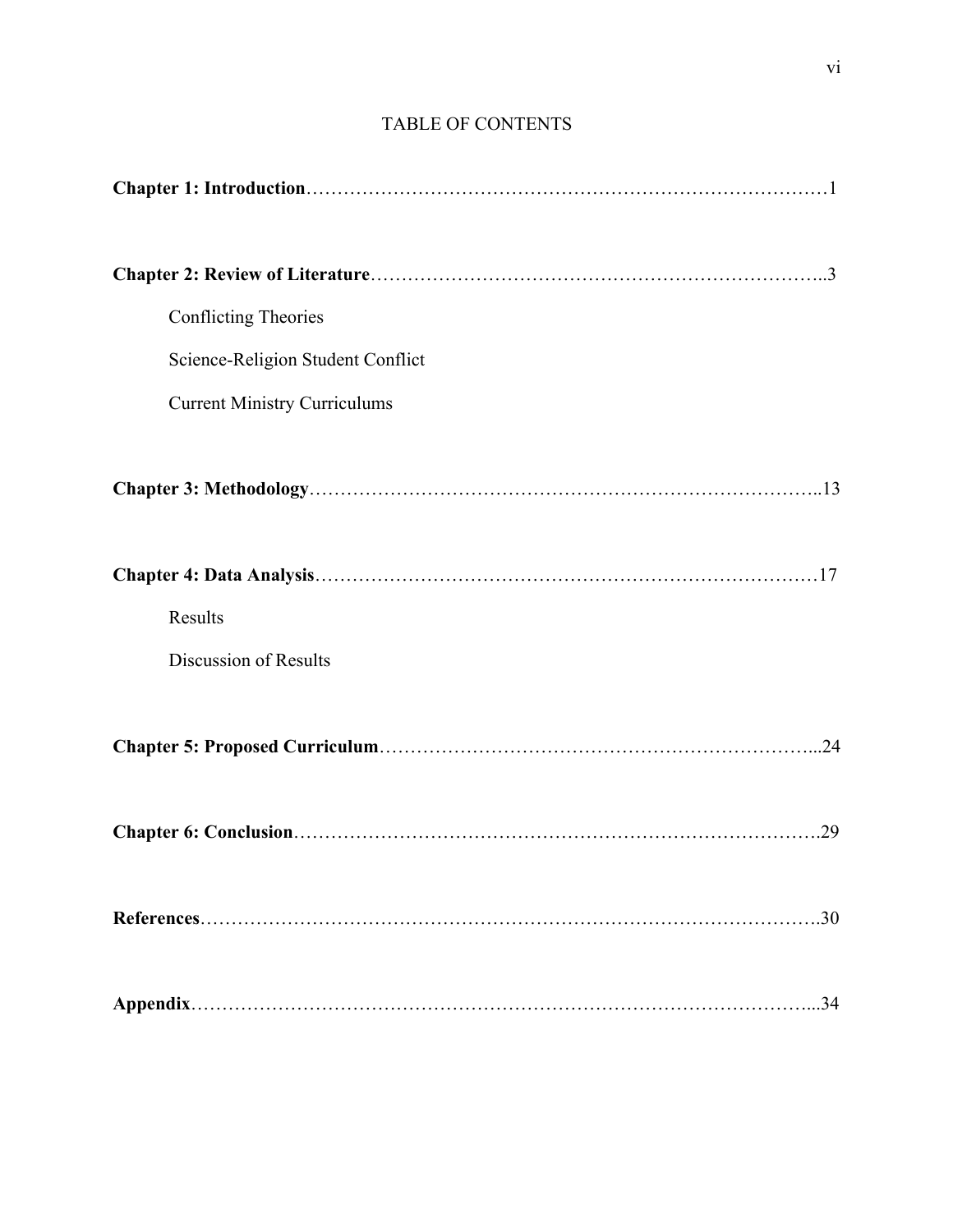#### INTRODUCTION

Scientific illiteracy is unfortunately a widespread reality in the church today. Growing up in the church, while also being interested in a career in science, I experienced first-hand the growing dissension between religious organizations and scientific advancement, mostly stemming from a lack of understanding on both sides. For instance, many religious people view science as a means for debunking the existence of God while people in science may see religion as a purely subjective experience that often requires people to abandon logic.

As a young member of the church, whenever I had questions about evolution, mental health, or other topics with a scientific basis, there was notable lack of qualified individuals that could knowledgably answer my question or that knew how to thoroughly investigate such topics. The answers that I received were along the lines of general wisdom to continue to trust in the Lord, which is perfectly adequate church advice but did little to help guide me towards a logical conclusion that upheld scientific evidence as well as my Christian worldview. Our God is both logical and supernatural, and I believe that we could be more effective and unified as a church in this scientific world if we were able to critically examine scientific questions as they are raised rather than dismissing them.

The current education that leaders in the church undergo is severely lacking in exposure to scientific topics that would allow these leaders to effectively communicate with their congregation when scientific issues are raised. Consequently, numerous leaders in the church are ill-equipped at knowing how to investigate scientific evidence that questions the Christian faith as they are hardly exposed to these topics. Despite the rising scientific advancement of the world, this integrative education is still absent from many ministry degrees.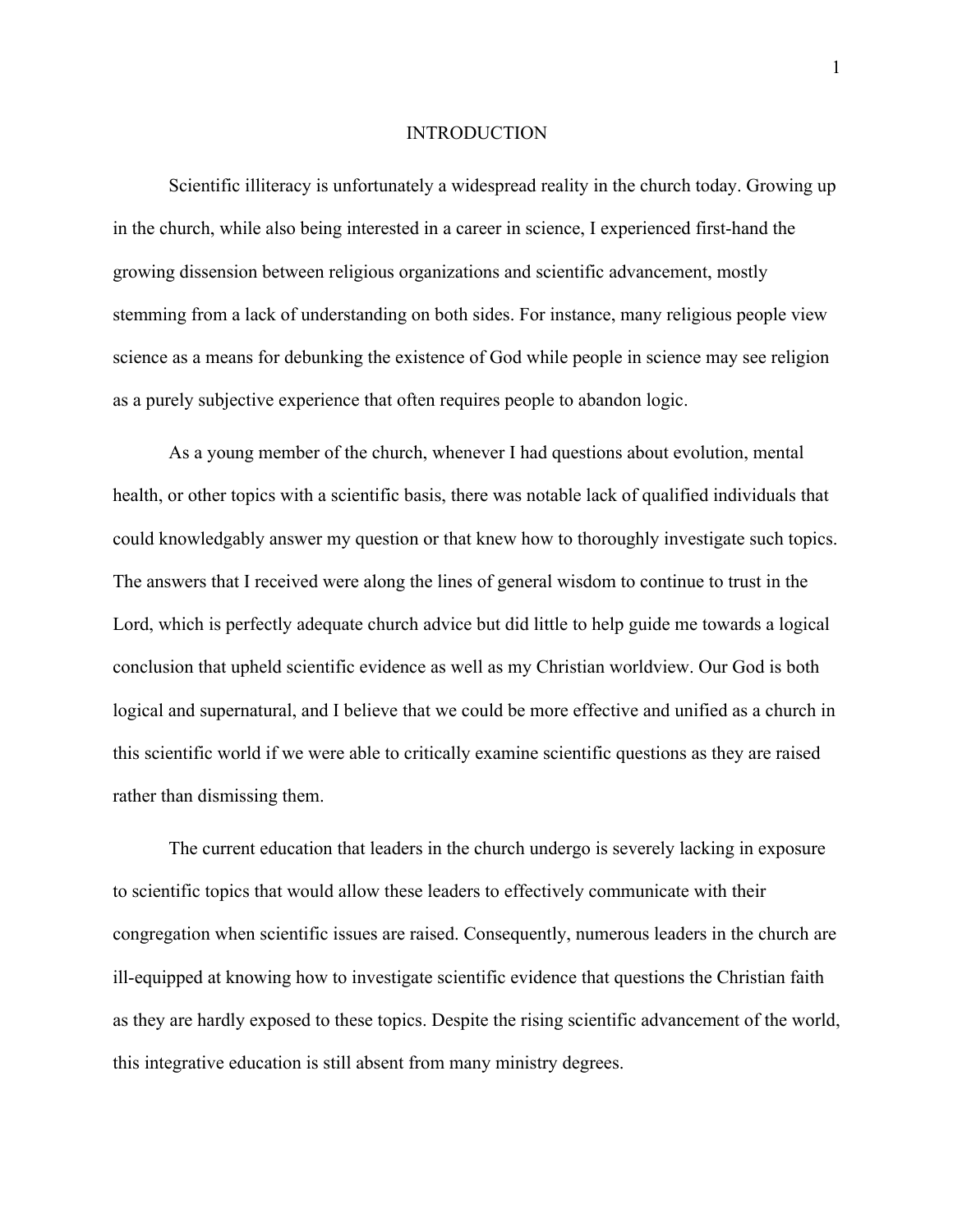Not only do these scientific questions, when left unanswered, perpetuate the disparity between religion and science but they also promote unnecessary doubt within the church that may damage the faith of believers. This lack of scientific knowledge within the church is arguably a major contributing factor in the markedly low church attendance of college students as they are being exposed to new ideas that they cannot reconcile with their faith.

Increasing scientific literacy in the church will help bridge a significant gap between the church and society. It provides an opportunity for the church to embrace the scientific advancements of the world and, therefore, grants it a greater influence. As Christians, we are ultimately called to share the good news with others and being able to resolve scientific evidence with our faith and use it as a tool for seeing God's glory will only aid in that mission. Additionally, within the church, leadership will be more effective at leading congregations to critically investigate matters that often incite doubt in the minds of believers, such as life's origins, mental health, or a myriad of other bioethical issues that have become increasingly relevant. Overall, the faith of the church will be strengthened, both as a community and individually, by learning more about God's character through His creation. The goal for creating an integrative curriculum is to help future leadership in the church gain a deeper understanding of science, leading to a more knowledgeable church with a greater influence in an increasingly scientific community.

A possible curriculum will be proposed in this study based on responses from those currently in positions of church leadership. Ultimately, this study strives to answer the following questions:

How can the scientific literacy of church leadership be improved through education? What specific scientific topics do professors/leaders in ministry need to understand?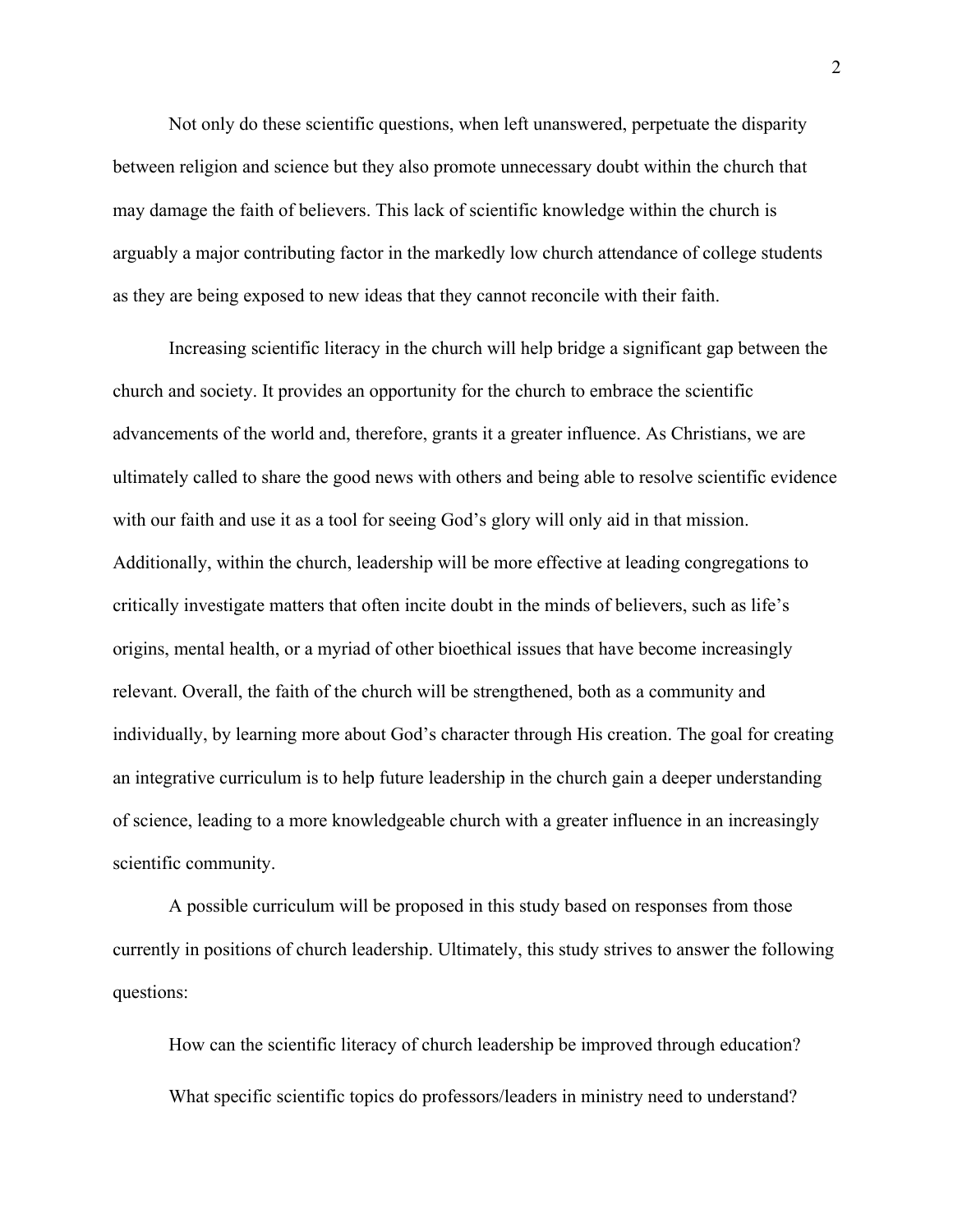#### REVIEW OF LITERATURE

## **Introduction**

Since the advancement of science in our world, there has been a clear disparity between scientific claims and religious ideas. The observatory and evidentiary nature of science seems to strongly contradict the faith-based belief in higher powers that often lack physical evidence. This contradiction has incited many different conflicts within students who have grown up in the church, sheltered from the major scientific claims that they encounter as fact in higher education. Their leadership until that point, whether in the form of parents, pastors, or ministers are largely unable to address this conflict within students due to their entrenchment in the church's teachings and lack of scientific education. The dichotomy between science and religion is then perpetuated, leading to unnecessary polarization that could be remedied by increased understanding.

Recent consequences of this polarization and lack of scientific literacy can be seen in the COVID-19 pandemic where mask mandates and vaccination have become contentious topics among churches. Misinformation and confusion surrounding these medical recommendations have resulted in a heated debate, a lack of trust in medical professionals, and therefore, people that are potentially making unhealthy decisions. This may have been largely avoided if more church leadership possessed the capability to understand and relay some of the scientific backing behind the precautions. The pandemic demonstrates the fact that controversial topics with a scientific basis are going to be a continual reality in the church as our world advances, with new questions inevitably arising. Some of the notable divisive issues in the church are discussed in this review that represent the church's lack of scientific proficiency and exemplify the need for increased scientific literacy.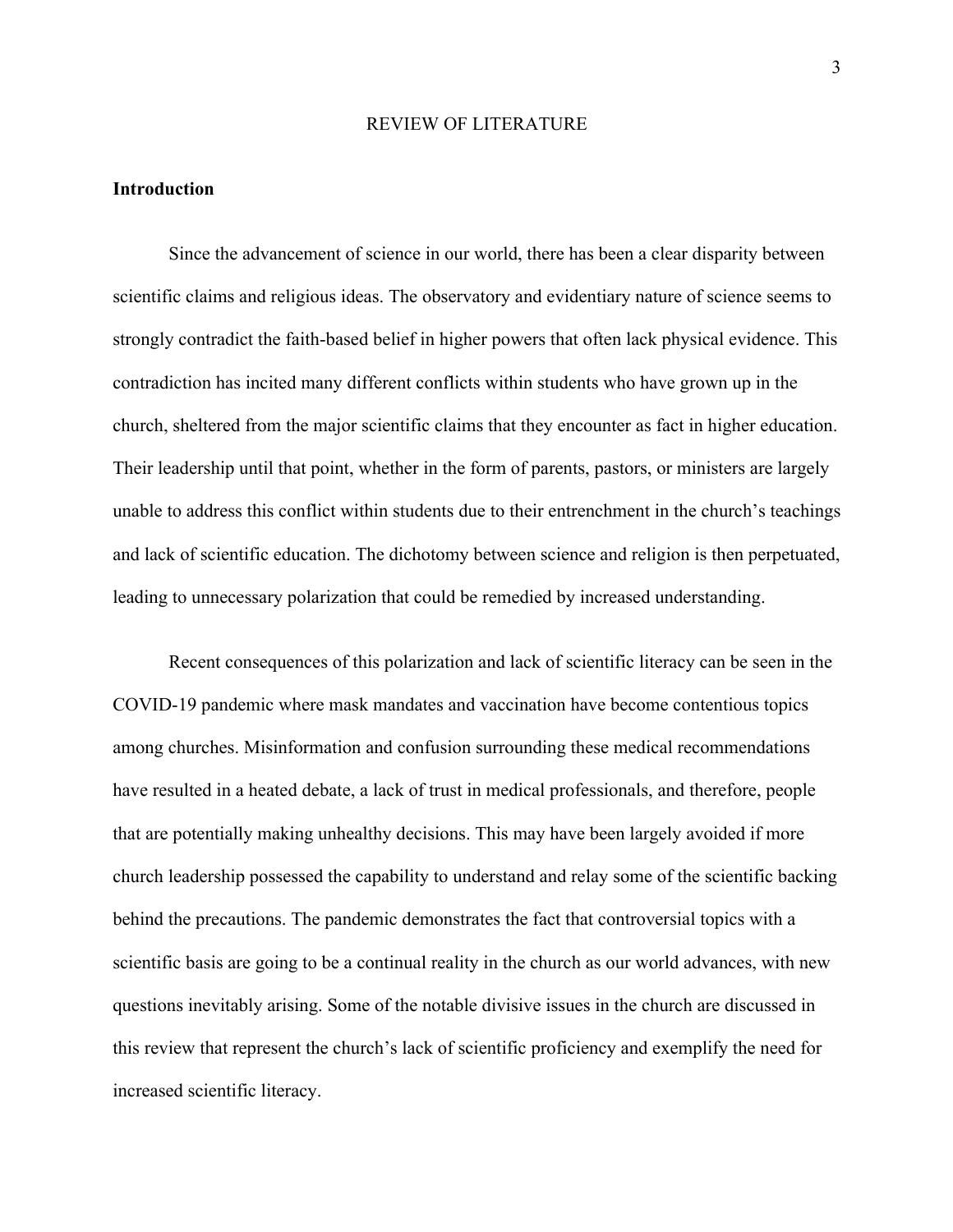## **Conflicting Theories**

Arguably, one of the longest standing debates between scientists and religious advocates is the creation of the world and its biological inhabitants. Within the church, the argument is often proposed as answers that are mutually exclusive – be religious or believe in evolution. Not much flexibility is seemingly given to the gray area. The lack of understanding becomes apparent in this completely opposed view as there are several other logical options that could more cohesively bring together scientific evidence with biblical truth. In addition, there are common misunderstandings within the church surrounding the evolutionary process that could further contribute to the continual debate. The following stances that are discussed include the currently accepted scientific theory of evolution, as well as the main alternatives proposed in the church, along with their popularity in the United States.

## A. Atheistic Evolution

 Atheistic evolution can be described as a belief that only natural processes are necessary to achieve the diversity of life that is present on earth today. The idea gained most of its traction from Charles Darwin's work in the  $19<sup>th</sup>$  century, where he outlined in detail the process of natural selection as the mechanism through which evolution creates specific and complex biological traits (Darwin & Kebler, 1859). Natural selection depends on three characteristics of living beings, including the natural variation amongst a population of organisms, the heritability of genetic traits, and the ability for offspring to be genetically unique from their parents (Johnson & Lam, 2010). Utilizing these assumptions, natural selection describes the idea that the traits that are better suited to an organism's survival are more likely to be passed to future generations (Darwin & Kebler, 1859). This, along with the idea of genetic variation, allows for the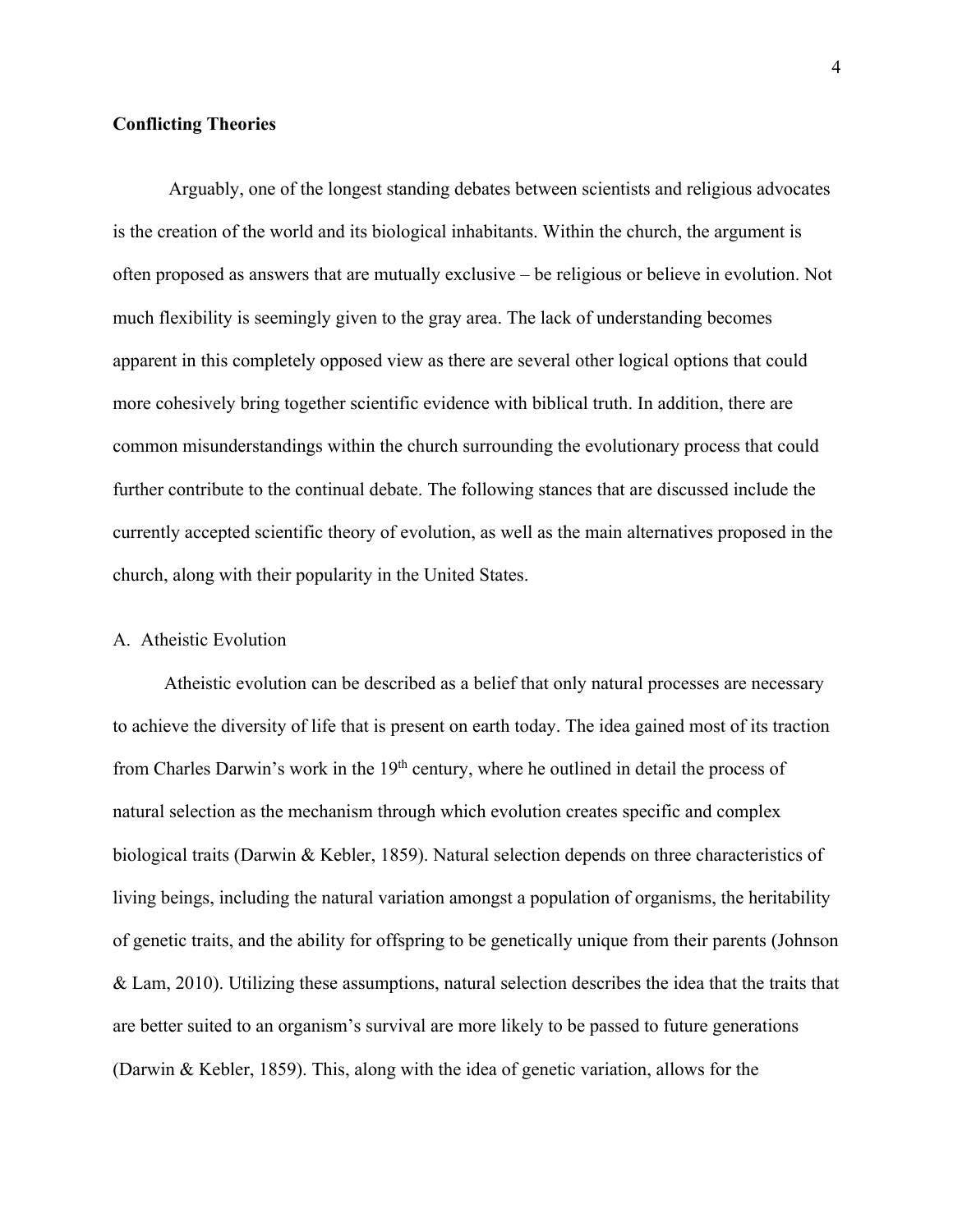divergence of species based on environmental factors that influence survival. Natural selection can be directly observed as the phenomena commonly known as adaptation, or microevolution (Reznick & Ricklefs, 2009). On the other hand, macroevolution is the actual crossing of species lines and is partially the result of cumulated adaptations; however, most modern scientists agree that microevolution is not the sole explanation but that further evidence provided by ecology and paleontology are necessary to explain the speciation (Reznick & Ricklefs, 2009).

 However, evolutionary theory, while heavily influenced by Darwin, has undergone marked development since his work. For instance, the genetic basis for evolution was not incorporated into the theory until 1942, after the work of Gregor Mendel, the father of genetics, where the alteration to evolutionary theory was known as the "Modern Synthesis" (Huxley, 1942). As scientific technology advances, there is continuous progress made on evolutionary theory as novel techniques and methods are developed, particularly in the field of genetics and common ancestry.

 Atheistic evolution maintains that the natural processes of genetic variation, such as through natural selection, are sufficient; therefore, there is no need for a higher power orchestrating the events (Dawkins, 1986). The stipulation with these natural processes is that it requires significant amounts of time for slight generational changes to accumulate to large differences. Based on scientific evidence involving the dating of geological features, the earth is believed to be around 4.5 billion years old, allotting ample time for natural selection to account for the divergence on earth (Turner et al., 2020). Approximately 19% of Americans hold this view of atheistic evolution, believing that God had no part in the creation of humans and other life forms on earth (Gallup, 2019).

B. Intelligent Design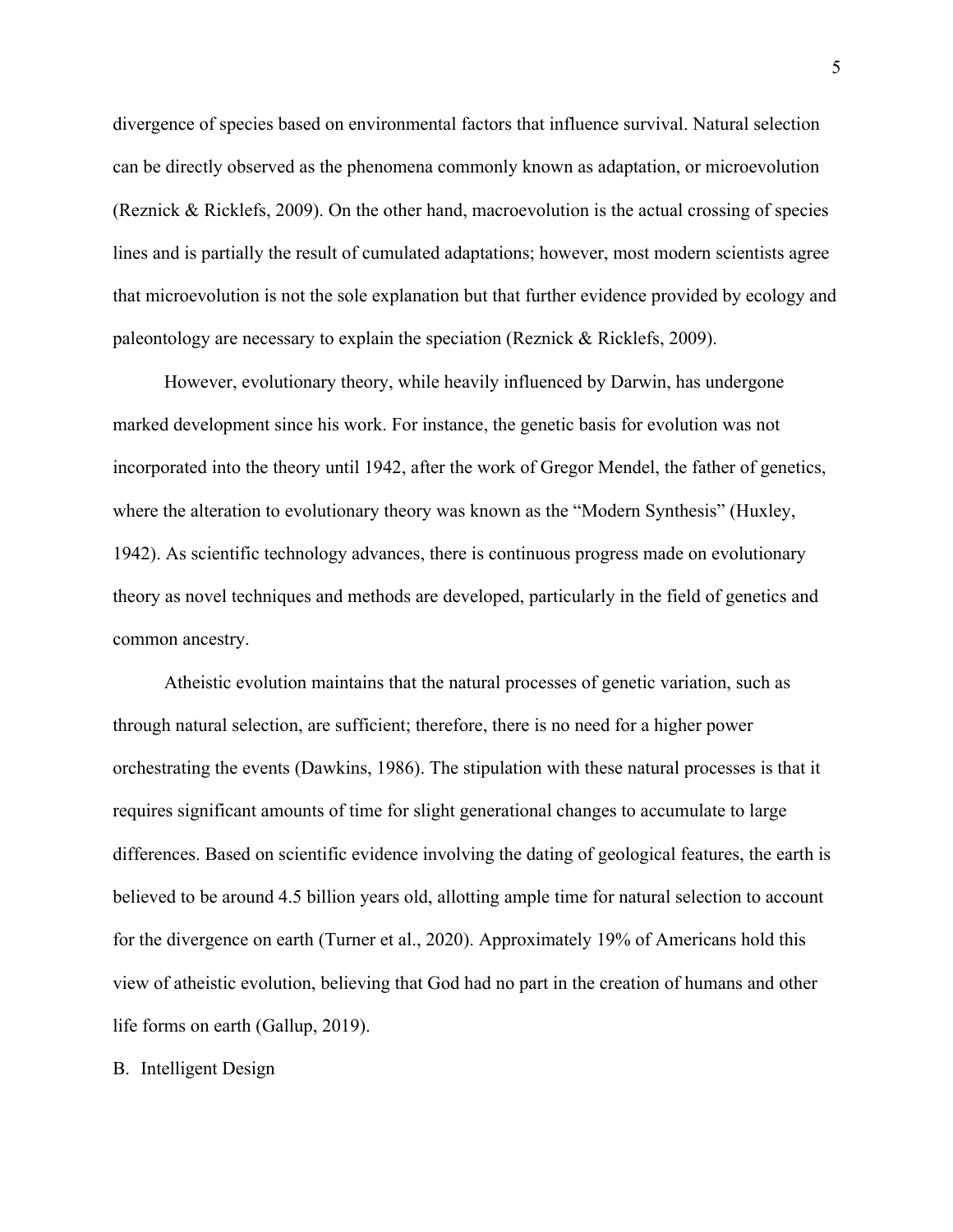Intelligent design proponents argue that the complexity and interconnectedness of life do not reflect the randomness of purely natural processes, so there must be a conscious being behind the 'design' of the world (Johnson, 1991). A common metaphor used to describe intelligent design is that if one stumbled upon a watch in the forest, they would assume its design was the result of a watchmaker rather than the natural processes of the earth (Paley, 1839). However, intelligent design theory does not take a literal view of Genesis in terms of the age of the earth or completely deny natural processes, but actually uses natural phenomena as the very foundation of its claims, since these processes generally represent a high level of intentionality and order. Intelligent design does not inherently reject evolution either because a tangent theory known as theistic evolution entirely agrees with evolutionary processes with the caveat that they are under the authority of a higher power (Leidenhag, 2019).

 Two fundamental tenets of intelligent design theory are irreducible complexity and specified complexity. Irreducible complexity explains that the functionality of living systems depends on too many factors for it to arise solely from slow adaptations in individual organisms (Woodill, 2015). In other words, viable biological systems could not participate in natural selection if the whole integrated unit did not already exist due to the necessity of each component for survival. If one component was removed or had yet to develop through evolution, the system would cease to function (Behe, 2005).

 Specified complexity is the idea that living systems contain information with inherent complicated patterns (Dembski & Wells, 2008). For example, if a long string of letters was randomly generated, the result would be a complex letter code that would not be easily reproduced by chance; however, there would be no discernable pattern, making it nonspecific. On the other hand, the article adjective "the" denotes meaning despite its simplicity so it is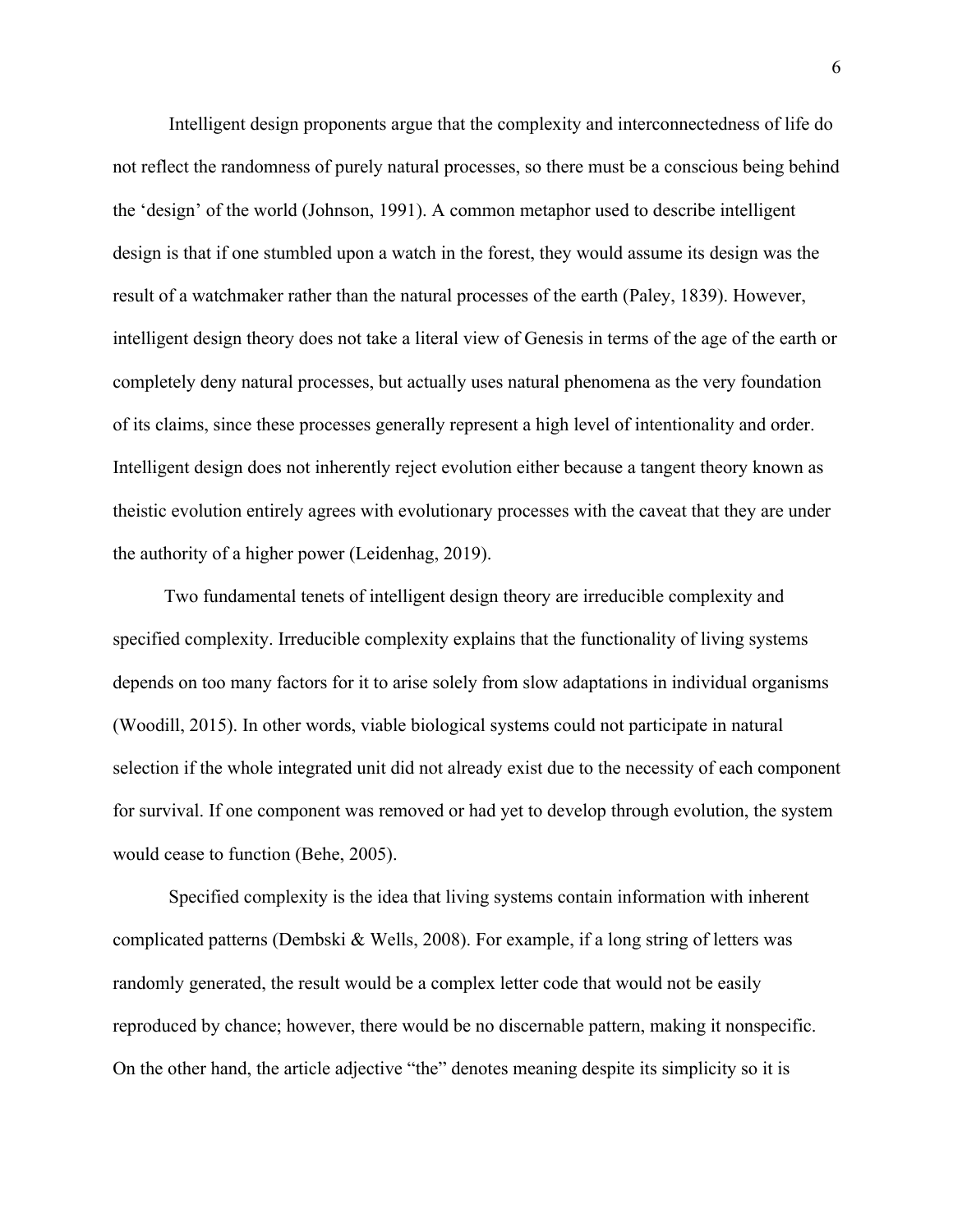specified but not complex. Intelligent design proponents argue that nature alone cannot construct both specific and complex systems that every living organism possesses and classify specified complexity as evidence for intellect (Dembski & Wells, 2008).

Among Americans, approximately 33% believe in either intelligent design or theistic evolution, implying that they agree with many scientific claims but fundamentally believe that God is responsible for evolution to some degree (Gallup, 2019).

#### C. Young-Earth Creationism

 Young-earth creationism the belief that the account of Genesis is a literal depiction of the history of the earth, stating that the earth is less than 10,000 years old and was entirely created in seven days by the Judeo-Christian God (Postiff, 2016). Young-earth creationism entirely rejects evolutionary theories and proposes that all beings were created as they are and have not diverged. One of the most important manifestations that have resulted from this theory is the notion that scientific evidence must be brought into agreement with the biblical account rather than sacrificing the authority of Scripture to fit with scientific observations (Postiff, 2016). Therefore, science does not possess authority with regards to creation.

Despite citing God's supernatural ability to overcome science as the cornerstone of this theory, many Christians experience inner conflict with their beliefs once they are exposed to other origin theories with seemingly more visible evidence (Haarsma et al., 2019). Importantly, this exposure to other theories occurs in higher education, making this theory mostly prevalent amongst religious populations with a lack of educational attainment (Lac, 2010). Among all of the life origin theories discussed, young-earth creationism is the most difficult to reconcile with scientific evidence as it hinges on the supernatural abilities of God, making the inner conflict that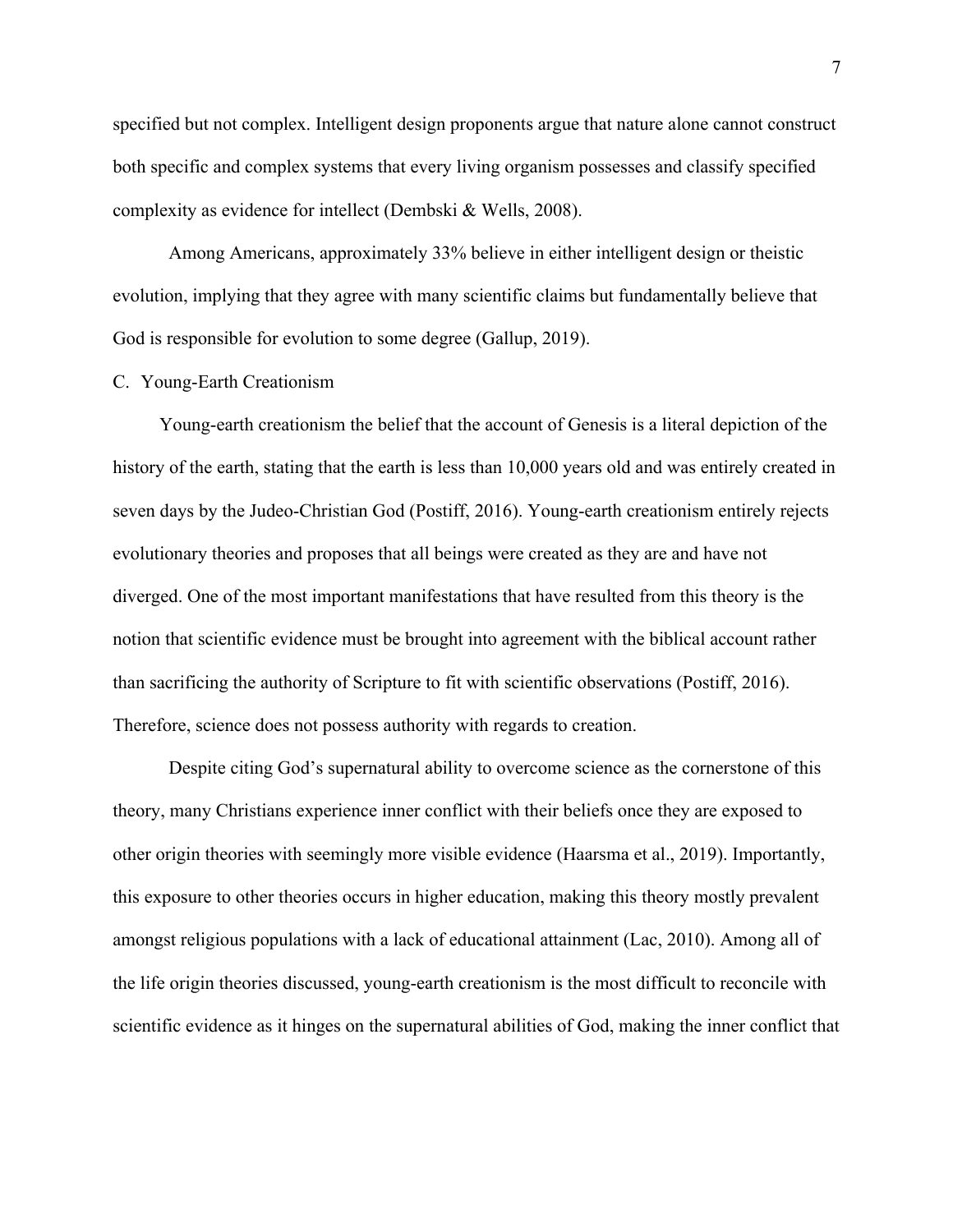its proponents have reported unsurprising. This theory is held by approximately 40% of Americans according to the national Gallup poll (Gallup, 2019).

#### D. Lack of Compatibility

One of the largest divisive issues between science and religion is the disagreement on the history of the earth due to its incorporation of faith in different perceived truths. As seen by the various percentages of Americans that ascribe to the different life origin theories, it is no mystery why the opposition between science and religion exists. The country is significantly split between the three main theories described above that all seem to feature mutually exclusive foundational beliefs.

Representative of this exclusivity, prominent works have been written by scientists that express the incompatibility of science and religion. Noteworthy publications such as *The God Delusion* or *The Blind Watchmaker* by Richard Dawkins bluntly explain the fallacy of religion's arguments against evolutionary theory and scientific claims, widening the divide between the two. Dawkins states in his introduction that "if this book works as I intend, religious readers who open it will be atheists when they put it down." (Dawkins, 2016). His attitude is not unique as several studies and practices have been implemented in order to maximize acceptance of evolutionary theory, particularly with students (Betti et al., 2020).

On the religious side of the argument, the disparity largely stems from the tendency of science to suggest historical timelines and facts that are not in agreement with biblical teachings that have become ingrained within the minds of religious members. Ultimately, the perception of science within religious communities can become one where it is attacking a principal source of comfort and identity, leading to significant distrust in scientific evidence with regards to its accuracy and motives (Moody & Reed, 2017).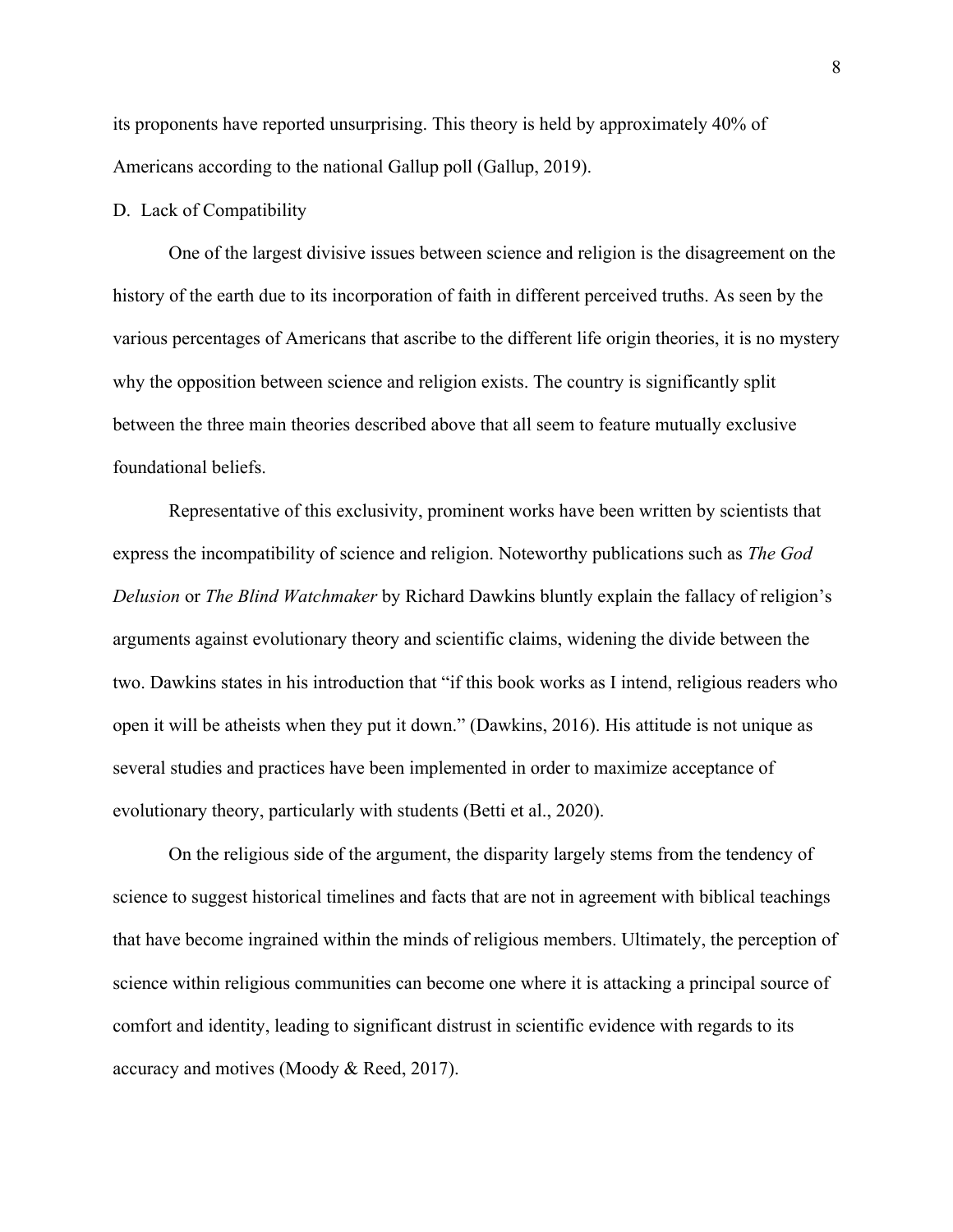Apart from disagreements regarding the history of the earth, modern questions continue to arise that require a deeper analysis of the fundamental aspects of a Christian worldview and consistent logic. As scientific advancement progresses, the general public becomes continually exposed to topics that call for this introspective evaluation of ethical frameworks, such as mental health diagnosis and treatment, reproductive technologies, and questions about the sanctity of life at birth and at death. By no means is this an exhaustive list, and the debate of these issues is not limited to the church as everyone must critically examine their stance on such topics; however, if the church wishes to maintain a consistent biblical stance on controversial developments, some level of scientific understanding on these subjects must exist.

#### **Science-Religion Student Conflict**

The main conflict that appears between a student's education and their religion is the discussion of life's origins because most religious education commonly exposes students to young-earth creationism theories (Long, 2018). If evolution is brought up in the church, it is usually in a negative context from anti-evolutionists who dismiss the theory without much discussion (Winslow et al., 2011). The consequence of creationism-only teaching is that students are sheltered from the faith-questioning ideas that evolutionary theory presents, which is then propagated by an unfamiliarity of the concepts as well as a lack of guided education (Tenneson et al., 2015). These students may then go on to further education where they encounter instructors who are either strongly in support of evolution or admittedly feel unprepared to help students reconcile biblical history with scientific evidence (Barnes & Brownell, 2018) However, it has been shown that increased levels of education regarding evolution reduce the amount of conflict that one experiences between their faith and science when it is presented in a nonconfrontational way (Truong et al., 2018)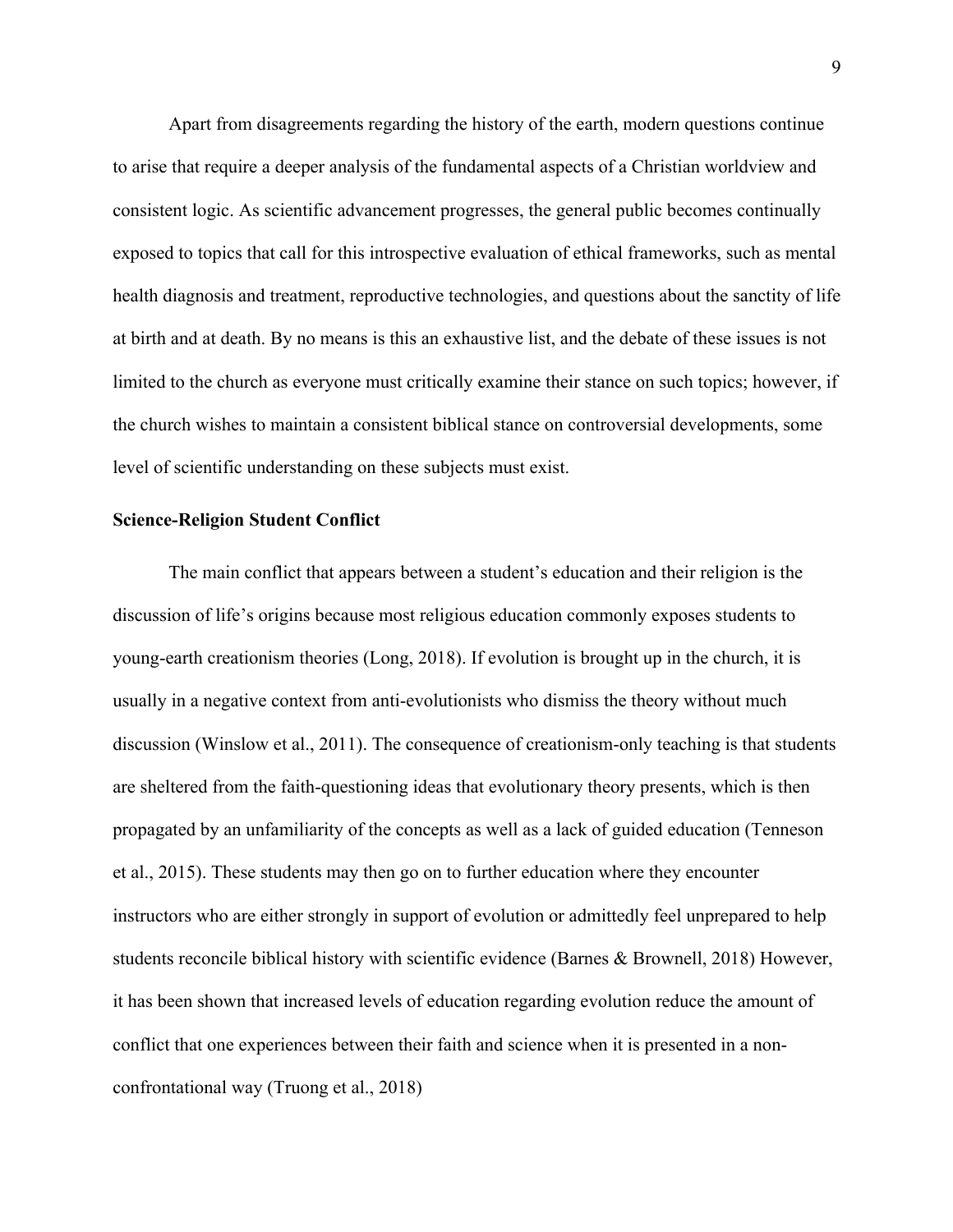This is likely due to the fact that students are given the opportunity to resolve inconsistencies between their faith and scientific claims. Further supporting this idea is the finding that, when investigated longitudinally, people who sustained a mindset that faith was incompatible with science were found to have lower levels of religiosity over time when compared to people who had reconciled their faith with science in a compatible way(Uecker & Longest, 2017). With college students representing the largest age group that is unaffiliated with religion, it calls into question whether some are rejecting their faith due to presentations of strong scientific principles that they are unable to reconcile with their religious beliefs (*Statista*, 2017). In a sample of young adults who had renounced their Christian beliefs, 29% agreed that the church was out of touch with the scientific world, exemplifying the potential damage towards the church that has been instigated by the incessant conflict between religion and science (Kinnaman & Hawkins, 2011).

#### **Current Ministry Curriculums**

One of the ways to potentially lessen student's conflict between evolution and religion is if church leaders were equipped to discuss and answer questions about the theories in a scientifically literate way. However, the current seminary and ministry curriculums that many church leaders complete almost, if not totally, ignore this education. Liberty University, one of the world's largest Christian universities, only requires one natural science elective or math elective as part of the general education for a B.S. in Christian Leadership – Theology and Apologetics (*Liberty University*, 2020). The core classes for this major are void of any additional scientific education, despite having an emphasis on apologetics, which commonly utilizes science as a means of faith defense. The Southern Baptist Theological Seminary, a highly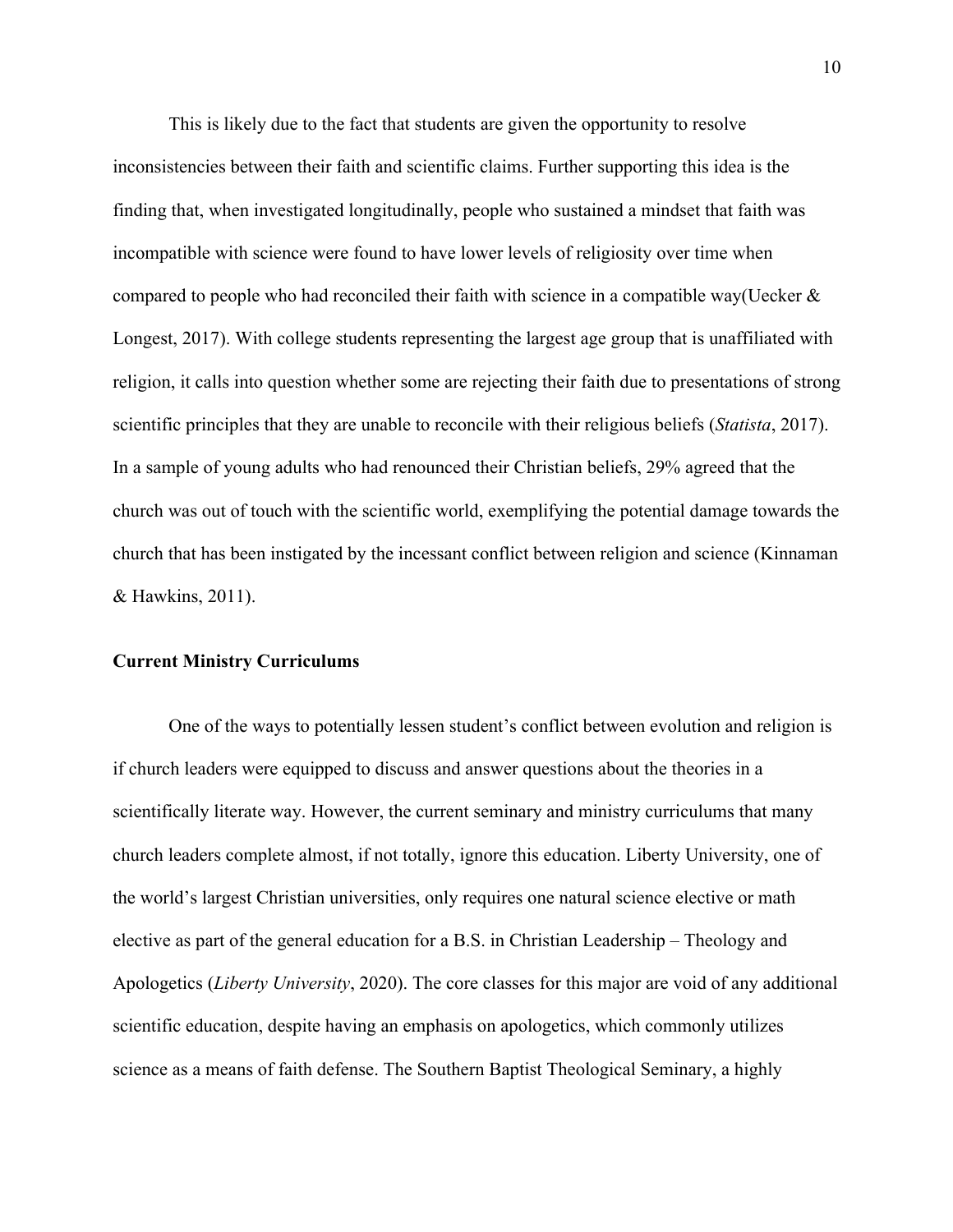regarded ministry education, offers one class that addresses scientific claims that is required for those pursuing a Masters in Apologetics. All other graduate degrees do not require this course, and there is no analogous course available for undergraduates in any degree (*The Southern Baptist Theological Seminary*, 2020). The curricula of these large ministry schools accurately represent the average courses that are offered by most ministry degrees, exemplifying a source of scientific illiteracy in the church.

Currently, there is only one major research project, conducted by the Association of Theological Schools, that is investigating scientific engagement within seminary programs with the hopes of incorporating more science education into the curricula of the schools (Hill  $\&$  Gin, 2017). The faculty of these schools are aware of the pervasive lack of scientific knowledge as only 21% believe that their students are prepared to address scientific claims in their future ministries (Hill  $\&$  Gin, 2017). Based on further interviews with the faculty, they found that scientific engagement at seminary schools heavily included areas such as sociology, anthropology, and psychology but with very little emphasis on biology and earth science (Hill  $\&$ Gin, 2017). In addition to these findings, they reported that a quarter of faculty wanted to include additional scientific topics in their class but did not do so for lack of time and/or knowledge on the subject (Hill  $\&$  Gin, 2017). Another main finding to note from this research is that the most important factor that predicted whether or not a faculty discussed scientific claims in their class was their position on earth's origins. Young-earth creationists were the least likely to incorporate scientific discussion in their classrooms, while theistic evolutionists often engaged with science and were largely responsible for the group advocating for more science education (Hill & Gin, 2017).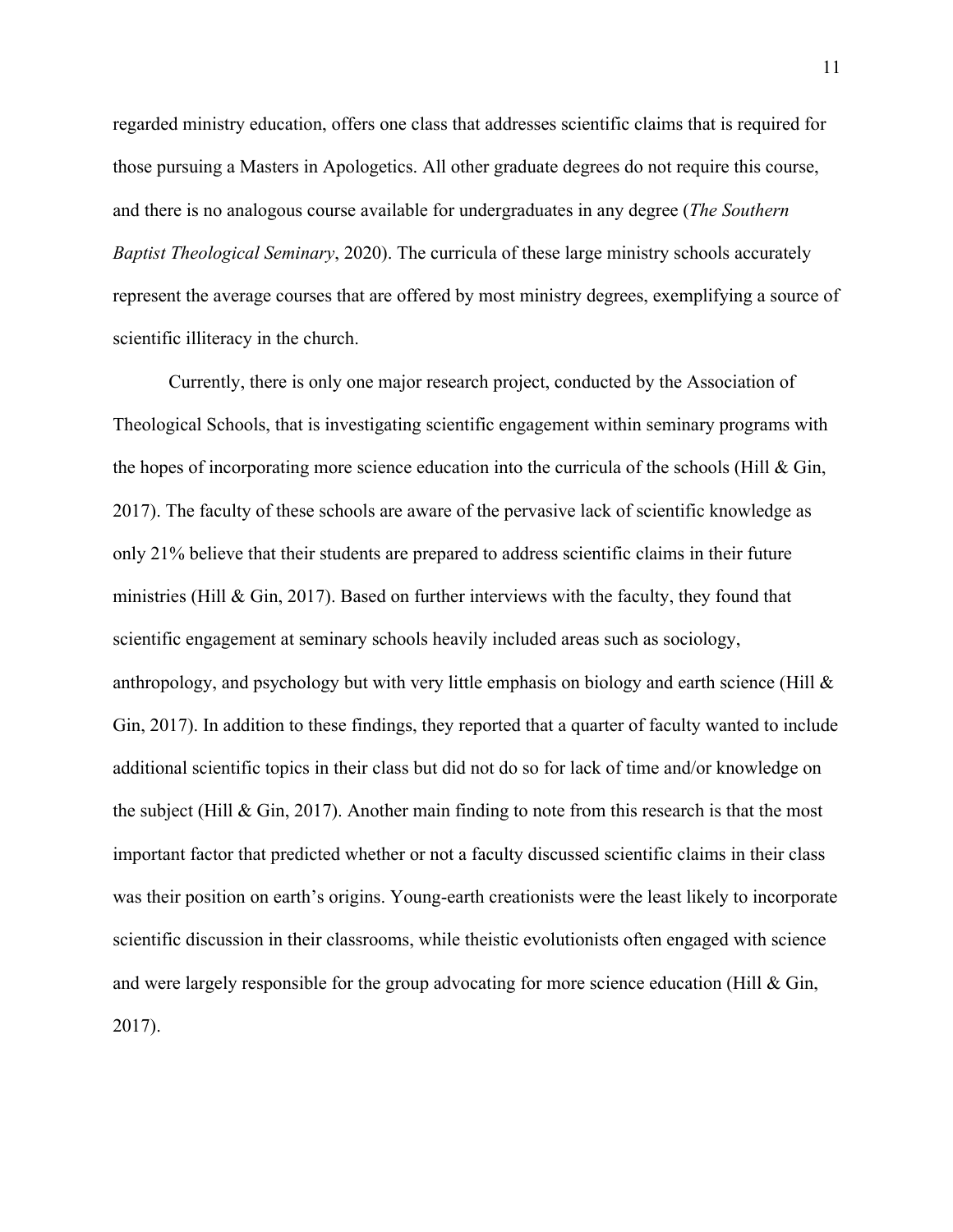When a course was introduced that incorporated faith with science, 76% of the students that took the class reported that it strengthened their personal faith, despite the class covering many biological topics (Savarirajan & Fong, 2019). A similar integrative science course was taught by a neuroscientist in order to bolster elementary views on science and religion with overwhelming positive feedback from the students, markedly reporting greater understanding and openness to discussion with regards to difficult concepts (Klemm, 2017).

While these classes show the usefulness of integrating science with faith, they are uncommon amongst ministry colleges. There is still a clear need for widespread scientific education for those pursuing careers in the church in order to effectively understand scientific claims and guide those in the church towards increased scientific understanding. With additional education and comprehension, the battle between scientific and religious advocates, as well as the inner conflict commonly seen in religious students, will certainly be diminished. Providing scientifically knowledgeable leaders in the church will also discourage the large number of young adults that leave the faith due to scientific claims they were unable to resolve partially because the leadership in their church was ill-equipped to provide information on such claims. With new educational measures, the resulting increase in the perceived compatibility between faith and science will undoubtedly propel the church towards a future marked by unity and relevance within a scientific world.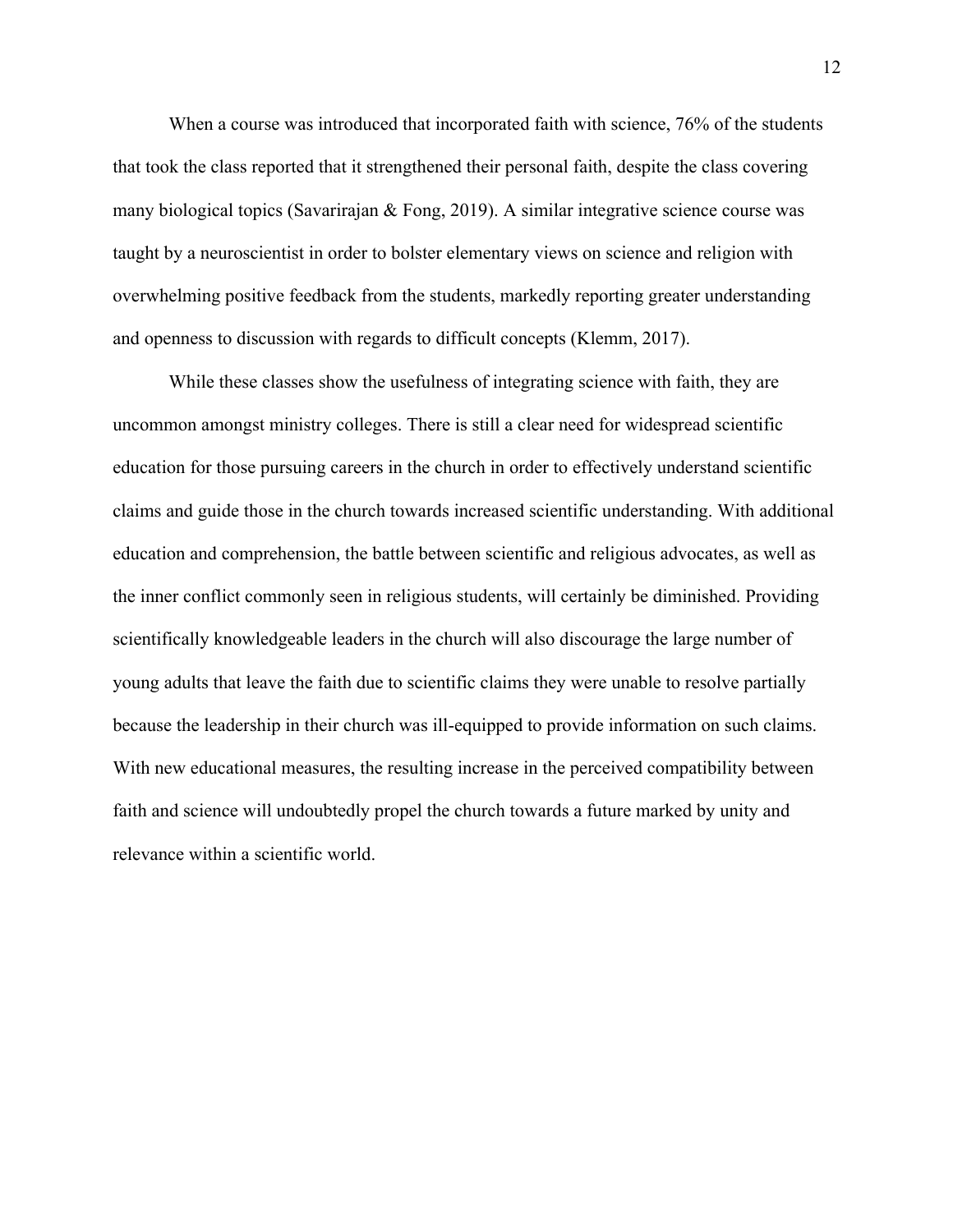#### METHODOLOGY

Increasing scientific literacy in the church will aid in increasing the unity between science and religion within individual church members as well as the church's societal relevance. In order to prepare future church leadership for scientific questions in the church, this study proposes a curriculum for undergraduates obtaining education for a career in ministry that will help expose them to scientific topics, understand reliable sources, and ultimately, teach them how to incorporate the study of science into their biblical worldview so that they can be more effective in leading others.

## **Research Design**

In order to gain the best insight on how scientific literacy is perceived by church leadership, this primarily quantitative study consisted of a survey that is sent to pastors at churches of varying denominations and locations within the United States. Pastors were selected as they are often the best source of information as they have extensive knowledge regarding their own congregation's needs and will have seen the effects of the polarization between science and the church better than any other population. While the end goal of this study was to create a curriculum, gaining information from academic faculty in ministry education will fall short when compared to the experiential comprehension that comes from a vocational career in the church. Additionally, including a variety of denominations and locations granted the study a widespread perspective among doctrines and increase the applicability of the study. Within the quantitative survey, there was one open-ended question that allow for more of a qualitative understanding of what knowledge would most benefit the church. With the results of the survey taken into consideration, a curriculum was constructed that includes the most applicable topics mentioned by current pastors.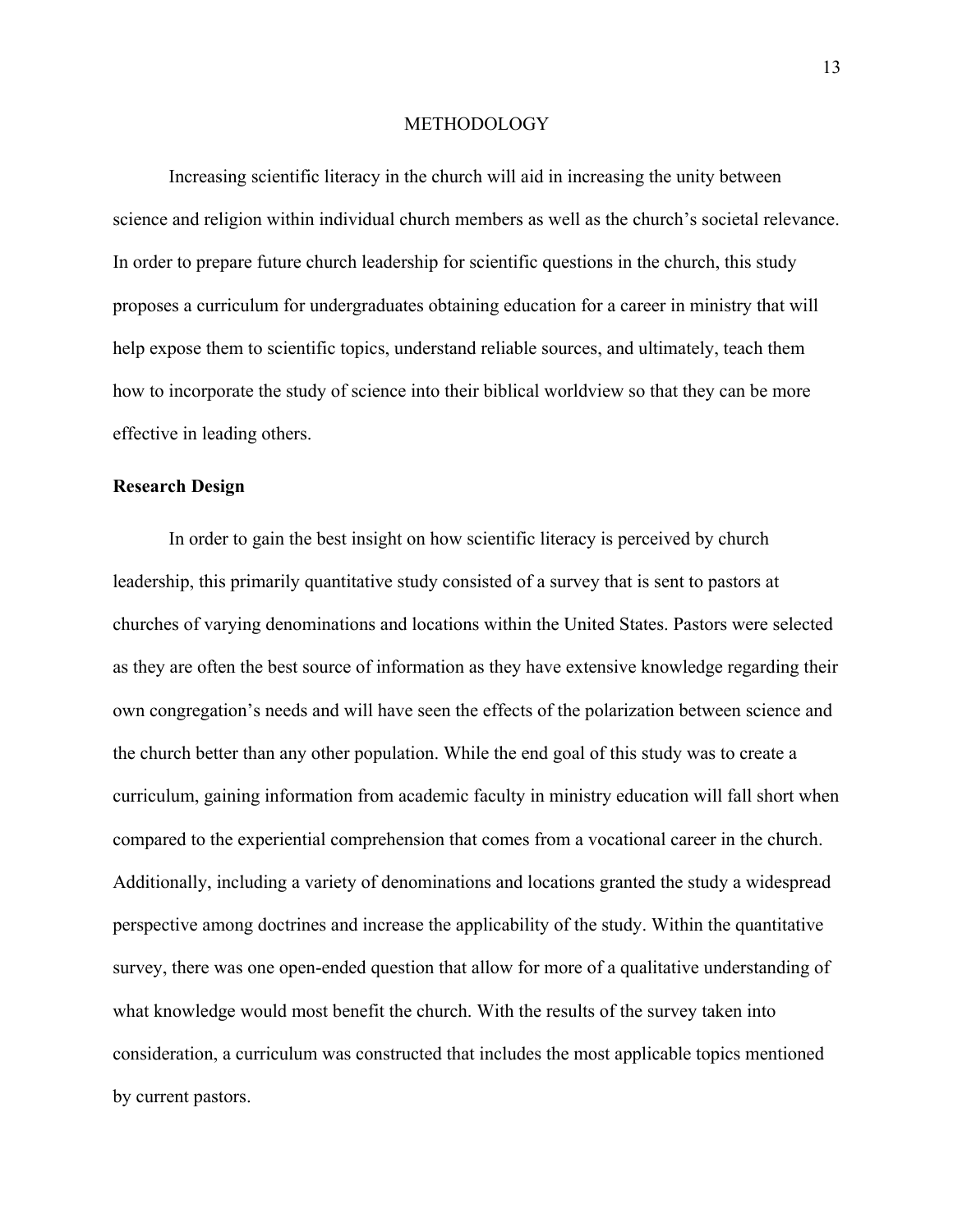## **Research Questions**

How can the scientific literacy of the church be improved through education?

What specific scientific topics do professors/leaders in ministry need to understand?

## **Participants**

The specific population of pastors was obtained through the extension sites associated with Southeastern University. There was a sample size of 12 pastors from varying denominations and locations. It was a convenience sampling with a voluntary response due to the limits of the study.

## **Data Collection**

Data from the survey was collected by utilizing the software Qualtrics. The survey was sent out via email and consisted of fifteen questions designed to yield information about the pastor's perception of scientific topics in the church. The survey questions were submitted to the Institutional Review Board for approval prior to being sent to ensure the rights and welfare of the subjects were protected. Fourteen of the questions consisted of quantitative responses using the Likert scale (1-5) while the final question was open-ended. Responses were typed and archived within the survey. The survey used for this study was created specifically for this research project.

A major limitation of this study is the small sample size, so for that purpose, the data from the survey was not analyzed for statistical significance. Its purpose will be to serve as a guideline for the proposed additional education that is needed for church leadership, as well as allow insight into the opinions of current pastors regarding the collaboration of Christianity and science.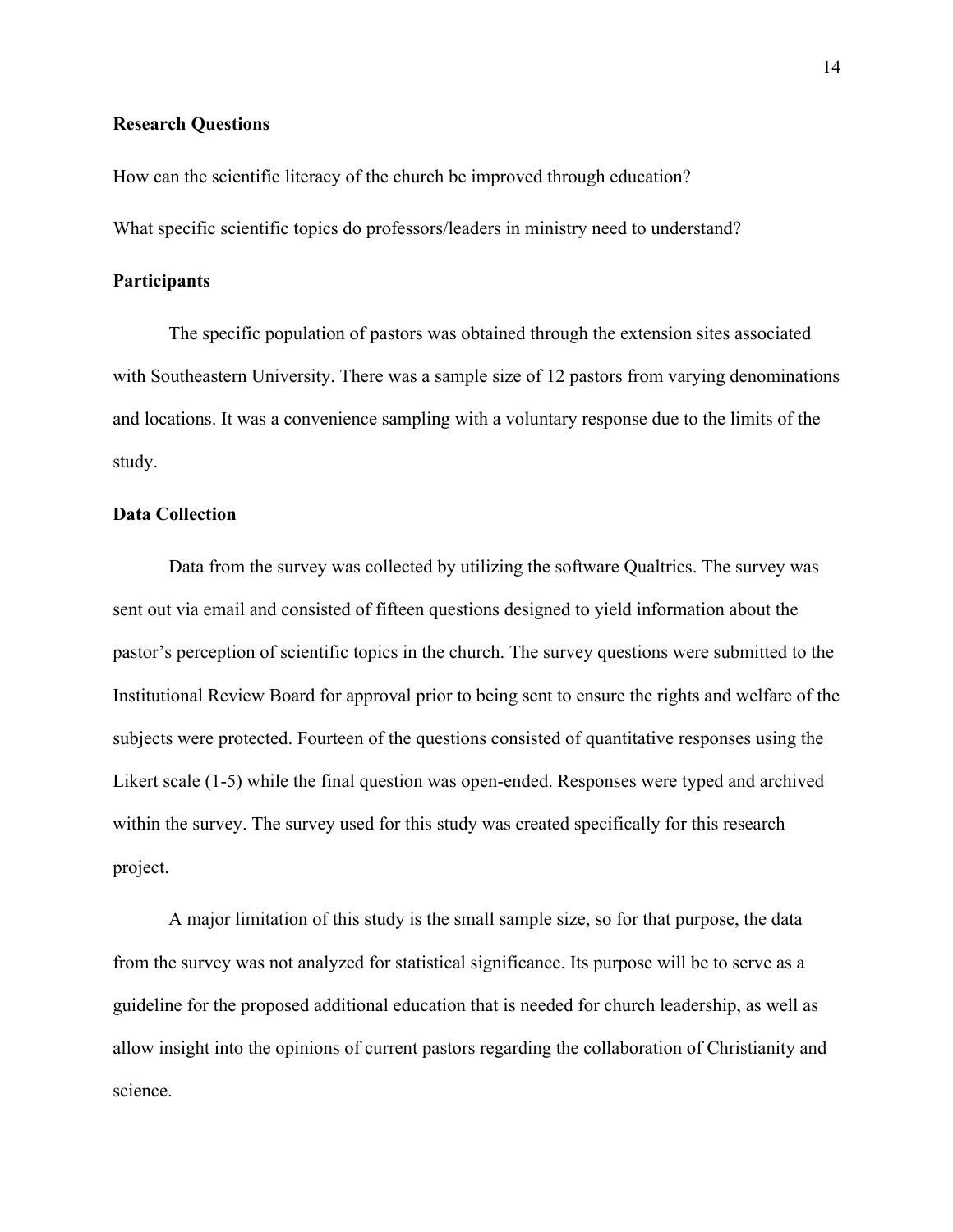## **Survey Questions**

- 1. How would you define your own understanding of scientific language?
- 2. How would you define your own understanding of the scientific method?
- 3. How would you define your own scientific understanding of evolution?
- 4. How would you define your own scientific understanding of mental health?
- 5. How would you define your own scientific understanding of vaccines?
- 6. How would you define your own scientific understanding of contraceptives (birth control)?
- 7. How confident would you be in answering a question from a church member regarding a scientific topic?
- 8. How relevant do you believe scientific knowledge is to the church?
- 9. In your pastoral education, how would you describe your exposure to scientific topics?
- 10. To what level do you believe Christianity is compatible with science?
- 11. How confident would you be in researching reliable sources in order to answer a question with a scientific basis?
- 12. To what degree do you believe scientific evidence leads to doubt in the church?
- 13. In your opinion, how effective is the church in reconciling scientific evidence with a biblical worldview?
- 14. To what degree do you believe the church needs to improve its scientific literacy?
- 15. What denomination do you identify with? What (if any) scientific topic do you wish you were more knowledgeable on that would benefit your ministry?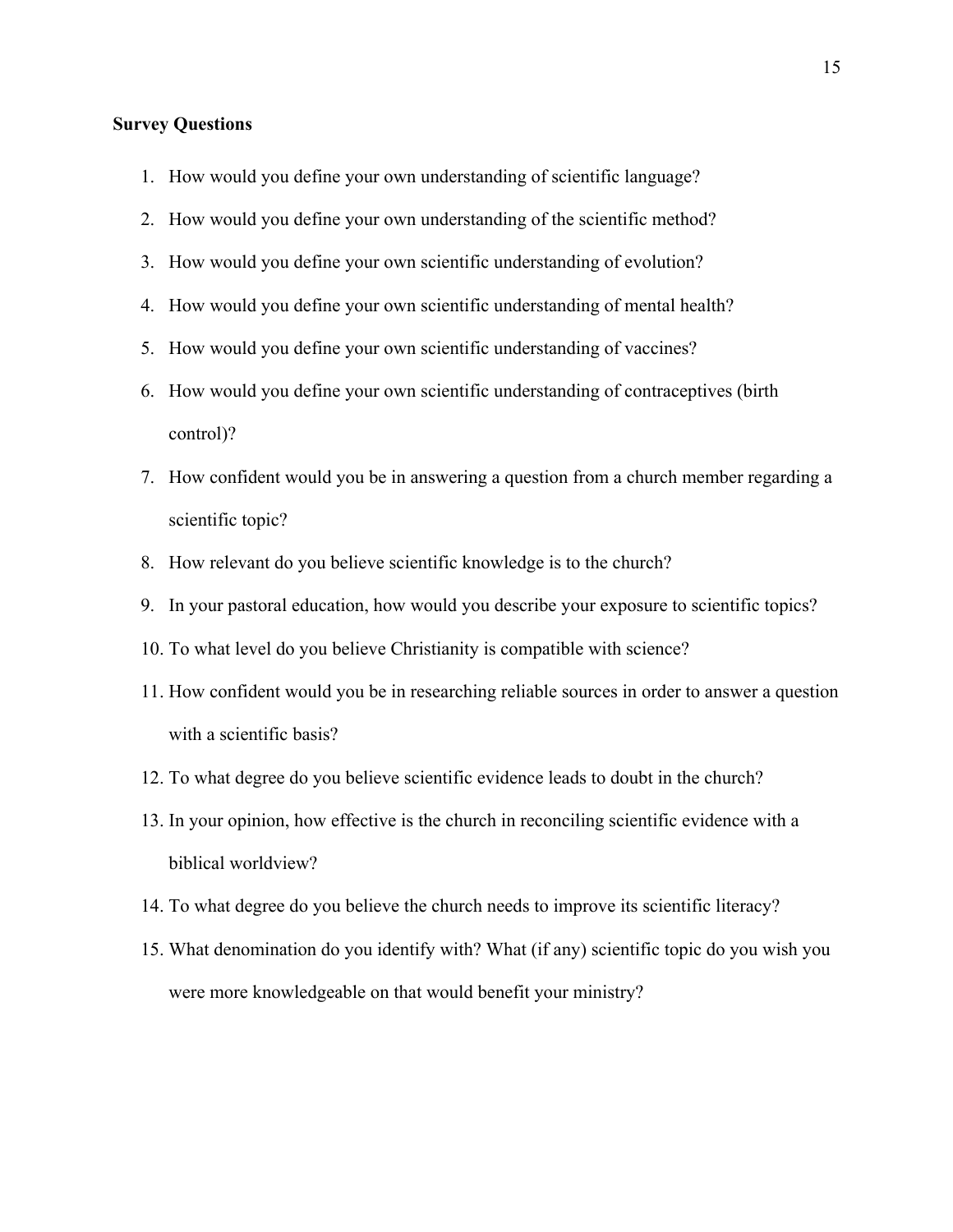## **Summary of Methodology**

In order to increase the scientific literacy in the church, this study proposes a curriculum for undergraduate students pursuing a career in ministry that will teach basic scientific understanding and reliable researching skills. The goal of this additional education is so that church leadership can better advise people in their ministries towards logical conclusions in light of both their faith and scientific advancements. Before the curriculum was developed, a sample size of 12 Christian pastors from varying denominations were sent an original, quantitative survey that was previously approved by the IRB. Based on the analysis of the responses, a sample curriculum was composed of the scientific topics that current church leadership believes would be beneficial based on their experiences.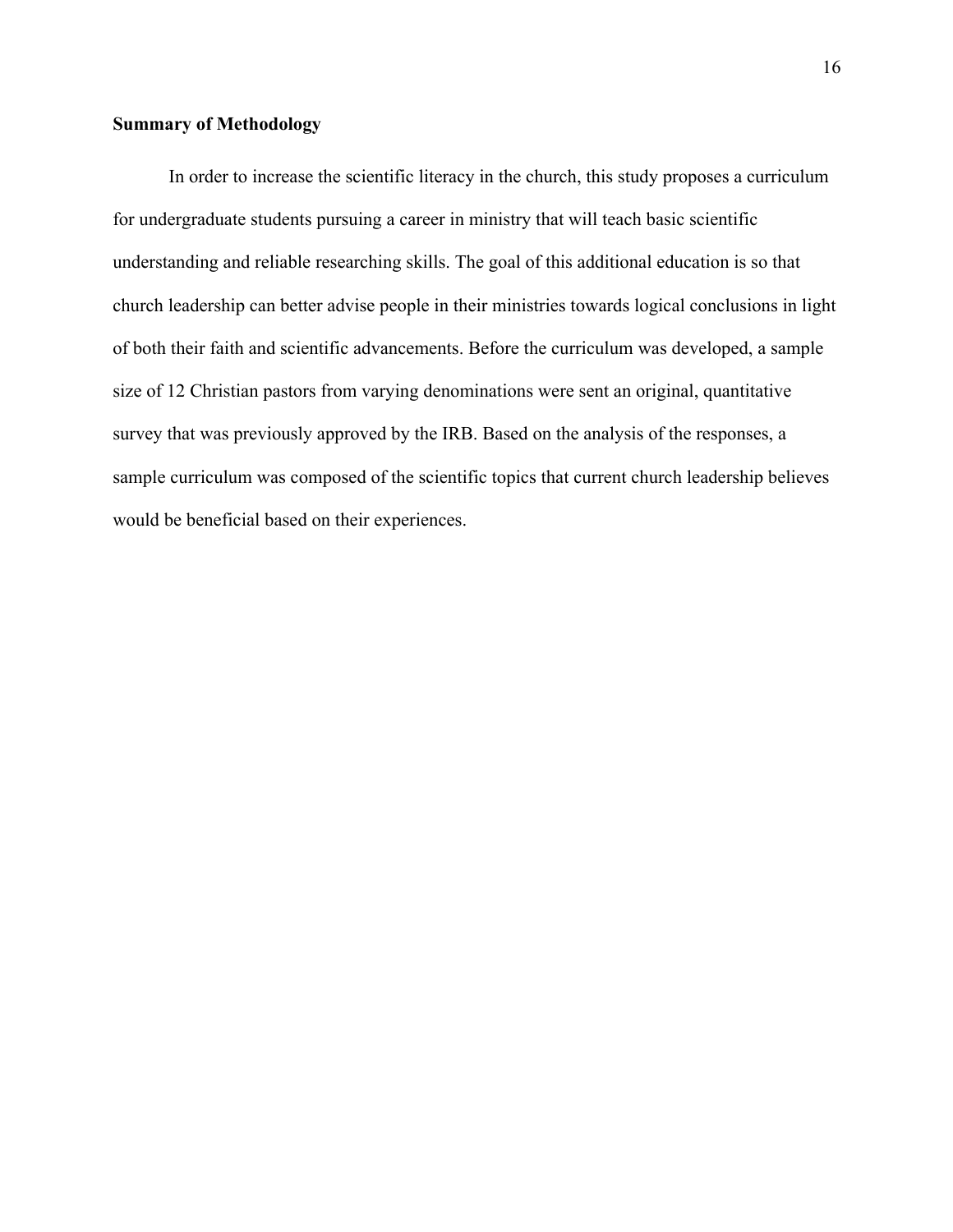#### RESULTS

The survey received 12 responses in total from site directors of Southeastern University, most of which are youth pastors. The widespread distribution of survey responses around the United States is represented in Figure 1. Responses were received from the following cities:

Dallas, TX Houston, TX Spokane, WA Chicago, IL Orlando, FL Tampa, FL Oxnard, CA Boston, MA Virginia Beach, VA

Most of the responses were from larger, more metropolitan cities. While the survey included a question regarding denominational affiliation, no response included this information. The responses are summarized in Table 1 by each question, as well as Figure 2. Due to the small number of survey responses, only the means are reported. All questions with a given mean were answered on a Likert scale (1-5) so a normally distributed response is considered 2.5. The free responses that were provided are included as well.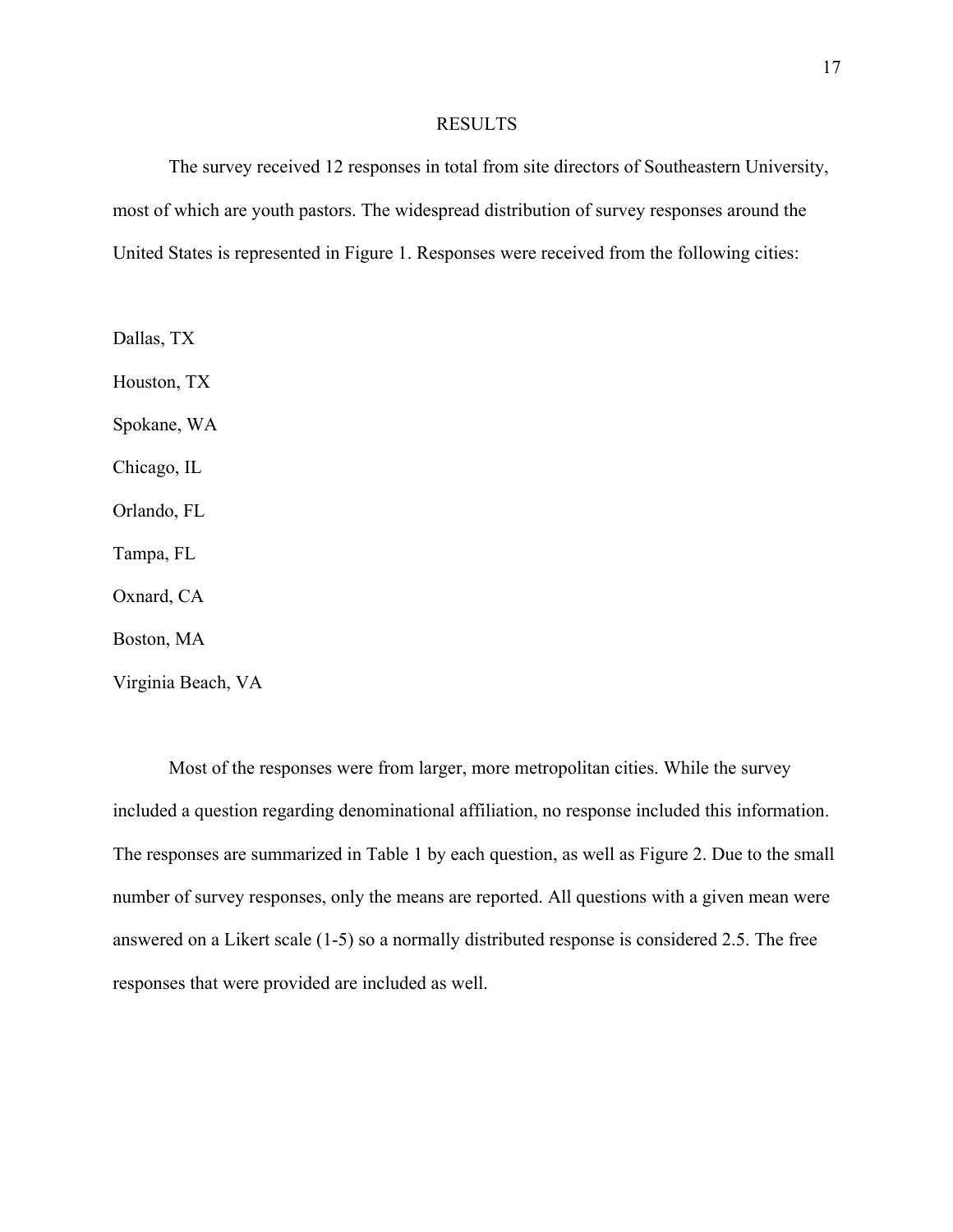

**Figure 1.** Distribution of survey responses by location. Stars may represent more than one response and are used as a visual to demonstrate the broad scope of locations.

## **Table 1.**

| <b>Question</b>                                                                                                            | Mean |
|----------------------------------------------------------------------------------------------------------------------------|------|
| Q1 - How would you define your own understanding of scientific<br>language? $(1 - \text{very little}, 5 - \text{profit})$  | 3.33 |
| Q2 - How would you define your own understanding of the scientific<br>method? (1 - very little, 5 - proficient)            | 3.83 |
| Q3 - How would you define your own scientific understanding of<br>evolution? $(1 - \text{very little}, 5 - \text{profit})$ | 3.27 |
| Q4 - How would you define your own scientific understanding of mental<br>health? (1 - very little, 5 - proficient)         | 4.00 |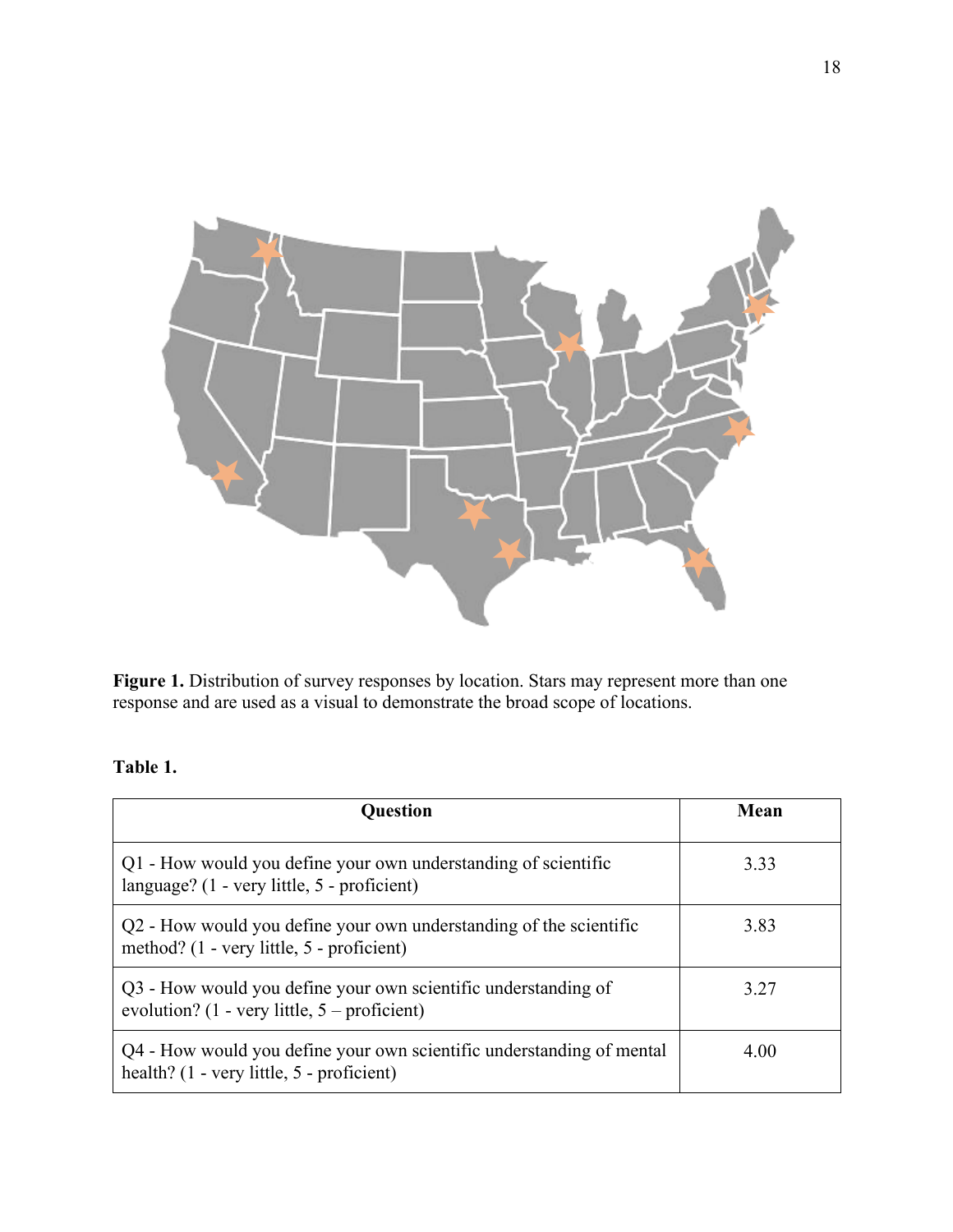| Q5 - How would you define your own scientific understanding of<br>vaccines? (1 - very little, 5 - proficient)                                                         | 2.91 |
|-----------------------------------------------------------------------------------------------------------------------------------------------------------------------|------|
| Q6 - How would you define your own scientific understanding of<br>contraceptives (birth control)? (1 - very little, 5 - proficient)                                   | 3.55 |
| Q7 - How confident would you be in answering a question from a church<br>member regarding a scientific topic? (1 - not confident, 5 - very<br>confident)              | 3.08 |
| Q8 - How relevant do you believe scientific knowledge is to the church?<br>(1 - not relevant, 5 - very relevant)                                                      | 3.92 |
| Q9 - In your education, how would you describe your exposure to<br>scientific topics? (1 - no exposure, 5 - heavy exposure)                                           | 2.50 |
| Q10 - To what level do you believe Christianity is compatible with<br>science? (1 - not compatible, 5 - totally compatible)                                           | 4.75 |
| Q11 - How confident would you be in researching reliable sources in<br>order to answer a question with a scientific basis? (1 - not confident, 5 -<br>very confident) | 3.83 |
| Q12 - To what degree do you believe scientific evidence leads to doubt<br>in the church? $(1 - no doubt, 5 - extensive doubt)$                                        | 2.64 |
| Q13 - In your opinion, how effective is the church in reconciling<br>scientific evidence with a biblical worldview? (1 - not effective, 5 - very<br>effective)        | 2.00 |
| Q14 - To what degree do you believe the church needs to improve its<br>scientific literacy? (1 - needs no improvement, 5 - needs significant<br>improvement)          | 4.17 |

Q15 - Open-Ended: What denomination do you identify with? What (if any) scientific topic do you wish you were more knowledgeable on that would benefit your ministry?

"Human development for adults in their early 20s"

"Psychology/Mental Health"

"Psychology, brain development, cultural anthropology"

"mental health"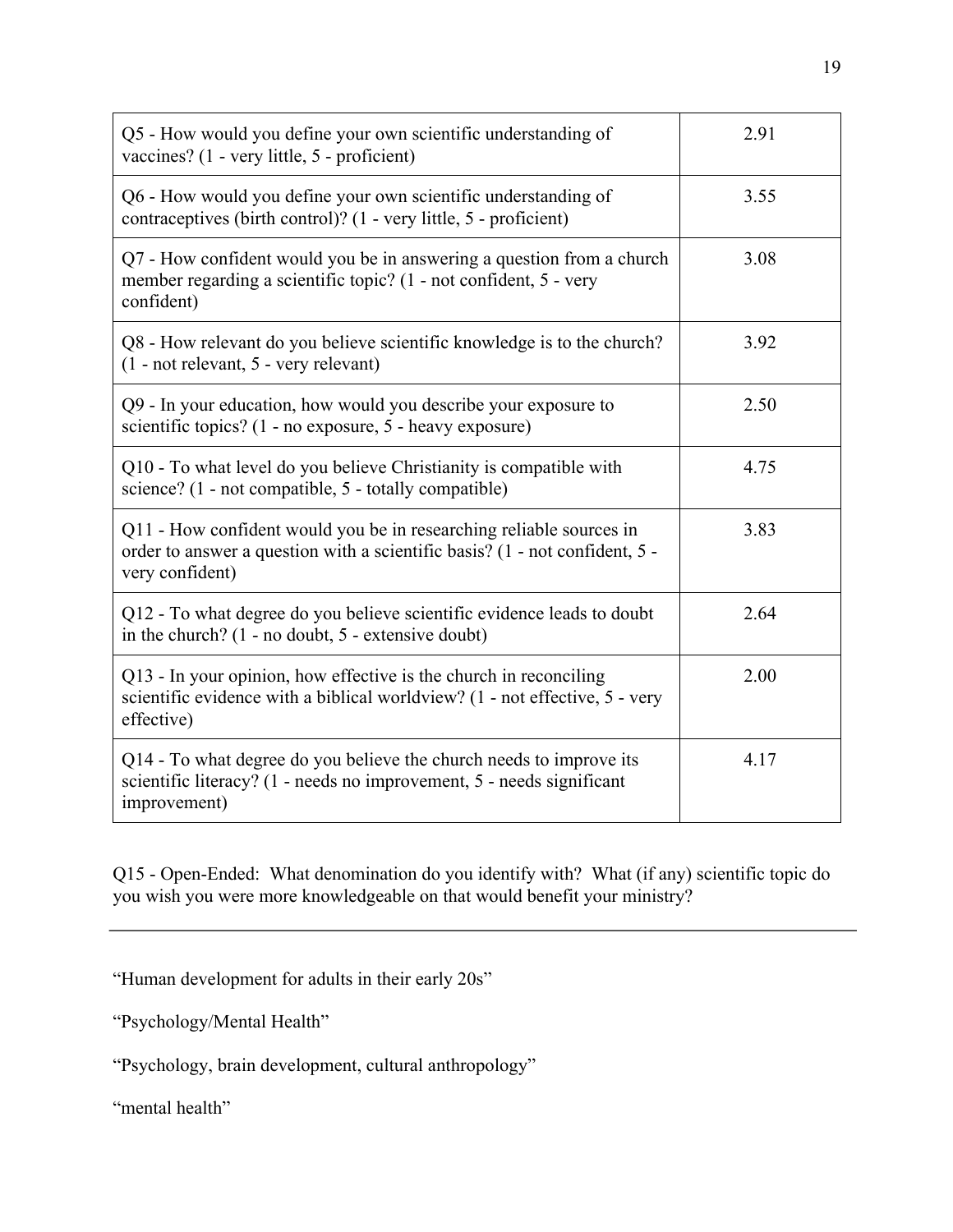"I've gained quite a bit of scientific knowledge from my own study, but wish the church was more involved or took more initiative to share Christian Science resources with their resources with their attendees"

The vast majority of the responses were above average  $(2.5)$ , with the exception of Q13 – "In your opinion, how effective is the church in reconciling scientific evidence with a Biblical worldview?" – which had a mean of 2.00. The only other question that did not report an above average mean was Q9 – "In your education, how would you describe your exposure to scientific topics?" – with a mean of 2.50. The highest value was reported from Q10 – "To what level do you believe Christianity is compatible with science?" – with a mean of 4.75. Of the topical questions (Q1-Q6), the topic with the highest self-reported understanding was mental health with a mean of 4.00. The lowest understanding was reported with the topic of vaccines with a mean of 2.91.



**Figure 2.** Summary of survey response means.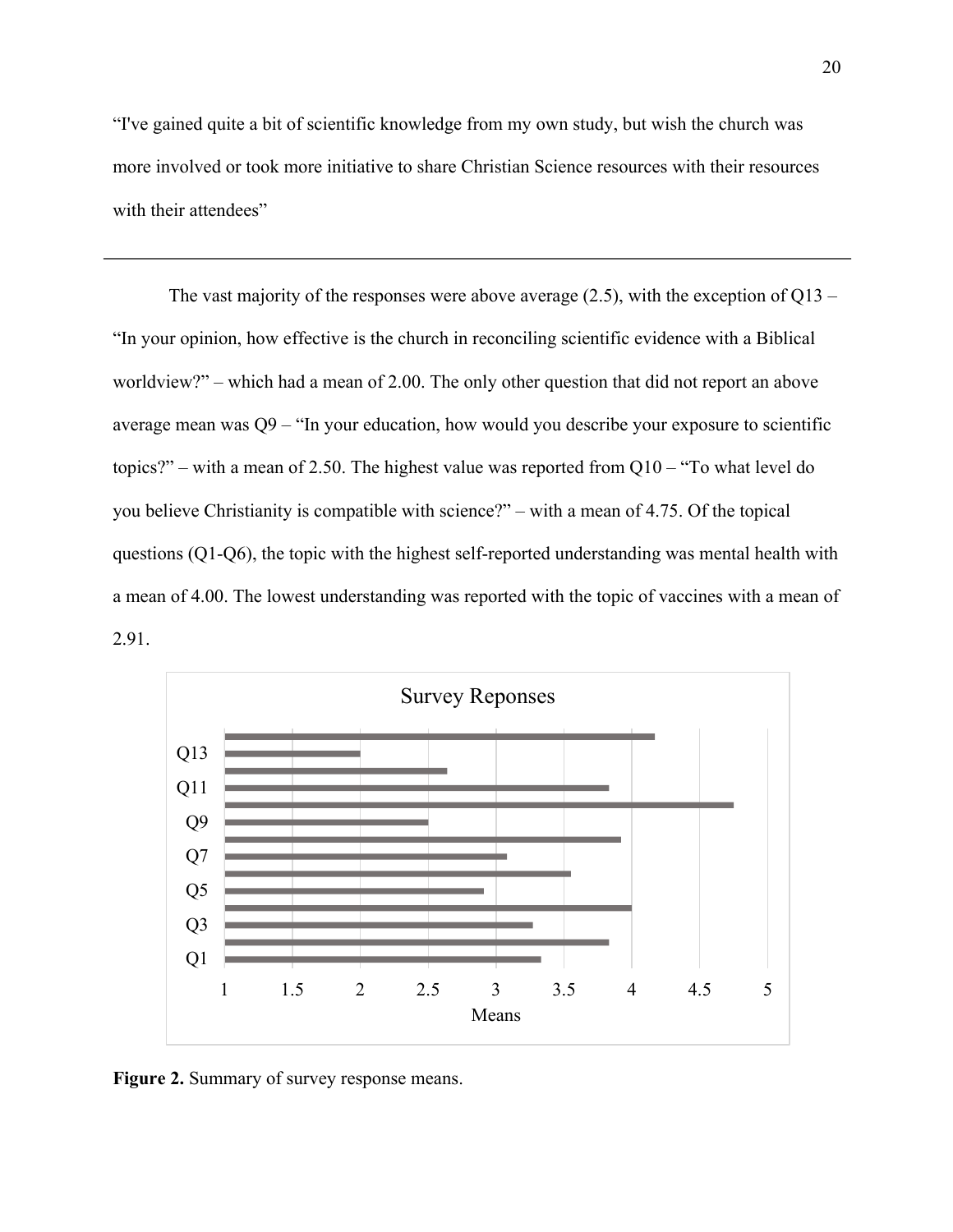#### DISCUSSION OF RESULTS

Despite the low rate of responses, several interesting insights can be identified from the data. Beginning with the topical questions, as stated above, the highest level of understanding was reported for mental health. However, when the participants were asked to describe which scientific topic they wish to be more knowledgeable in, the main response pertained to mental health. This possibly indicates that despite their highly reported level of understanding, there still remains a significant lack of knowledge on the field of mental health in the church. It also supports the notion that increased understanding of mental health would benefit the church's ministry. A likely reason for the focus on mental health may be the fact that most of the subject pool are youth/college pastors, which lead an age group where discussions about mental health are more prevalent.

Another interesting trend that was seen was an above average  $(>=2.5)$  self-reported understanding of all scientific topics inquired of in this survey. This result was unexpected due to the presumable lack of scientific education that is present in many ministry degrees. Additionally, when asked about the level of scientific exposure in their education on this survey, the respondents reported an average of 2.5, which was one of the lowest values. A lower reported average for this question supports the idea that there was seemingly little exposure to scientific topics in their education, but they still feel somewhat confident in their understanding of these topics. However, these results were self-reported and may not be indicative of the actual level of understanding that these respondents possess. It is also possible that the demographic for this survey tended to be younger since the majority of the subject pool were youth pastors, which could have contributed to survey results that exemplify a more progressive view of science in the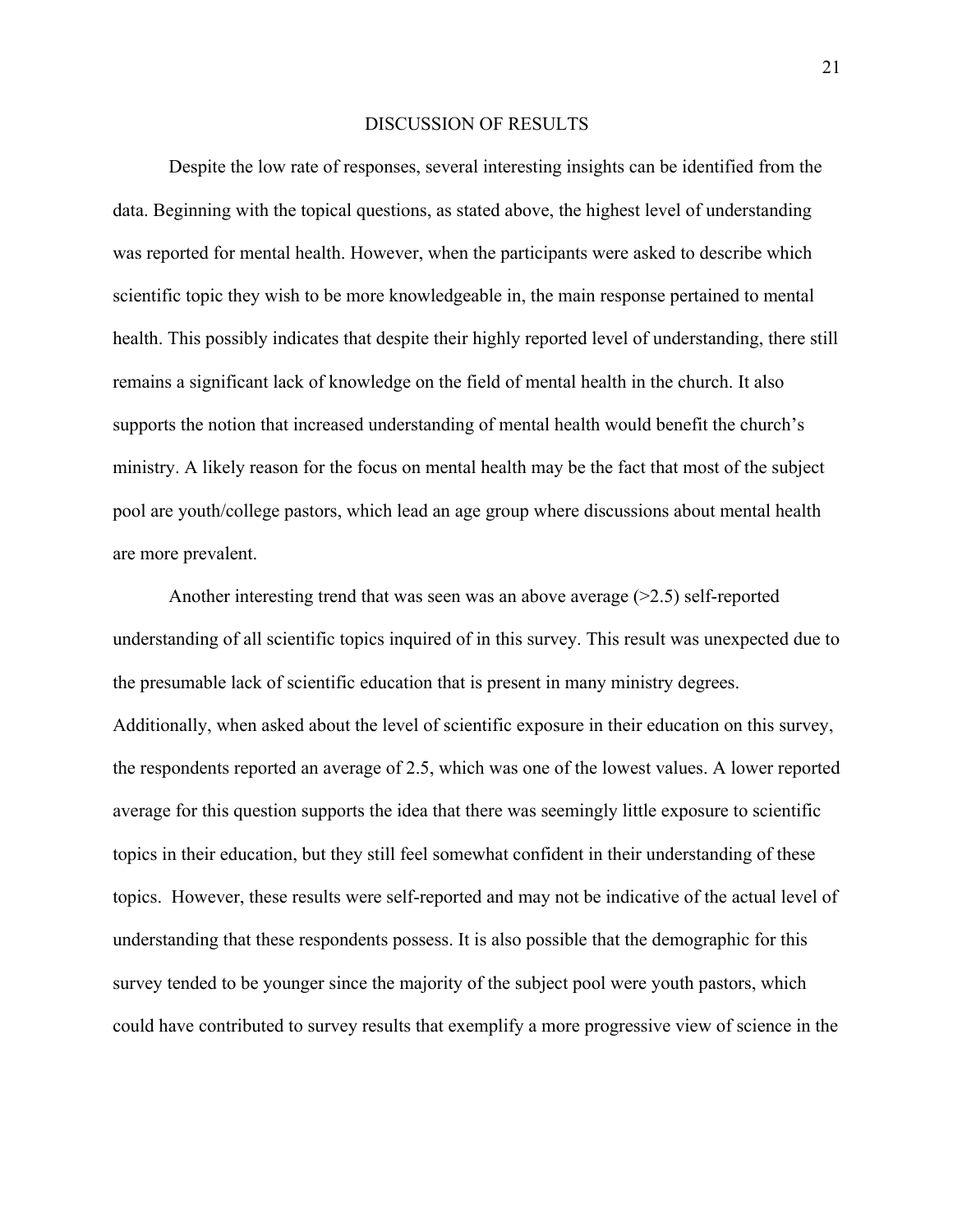church. This cannot be confirmed as no data was collected on the age of respondents, but this would be an interesting avenue for future research.

While the respondents stated that they were, on average, somewhat knowledgeable about these common scientific issues, they reported that the church is lacking in scientific literacy. The lowest average response on this survey was to the question regarding the church's current ability to reconcile science with a Christian worldview, while one of the highest average responses pertained to the church's need for improved scientific literacy. Both of these responses suggest that leaders in the church are aware of the lack of scientific understanding amongst congregations and potentially the leadership and see the importance in gaining this knowledge. This creates an interesting dichotomy, as these leaders maintain that the church as a whole needs substantial improvement, but in their opinion, they are moderately educated. As mentioned previously, it is possible that these respondents are actually more knowledgeable on scientific topics due to their demographic; however, it is also possible that they are overestimating their knowledge. While they observe a disparity between science and the church, they do not see themselves as leaders who perpetuate this division because of a lack of knowledge. In other words, they do not believe they need as much improvement as the whole church needs. This conclusion is supported by the fact that all of the self-reported averages for topical understanding, confidence in researching scientific topics, and ability to answer questions from the congregation were substantially higher than the reported value for the church's ability to reconcile science with religious beliefs. This begs the question, where is the problem? If current leadership believes that they are able to adequately integrate science with their religion but also believe that there still exists a significant disparity, then who or what is creating this disparity? The answer may be that current leadership, as a result of their minimal scientific education, are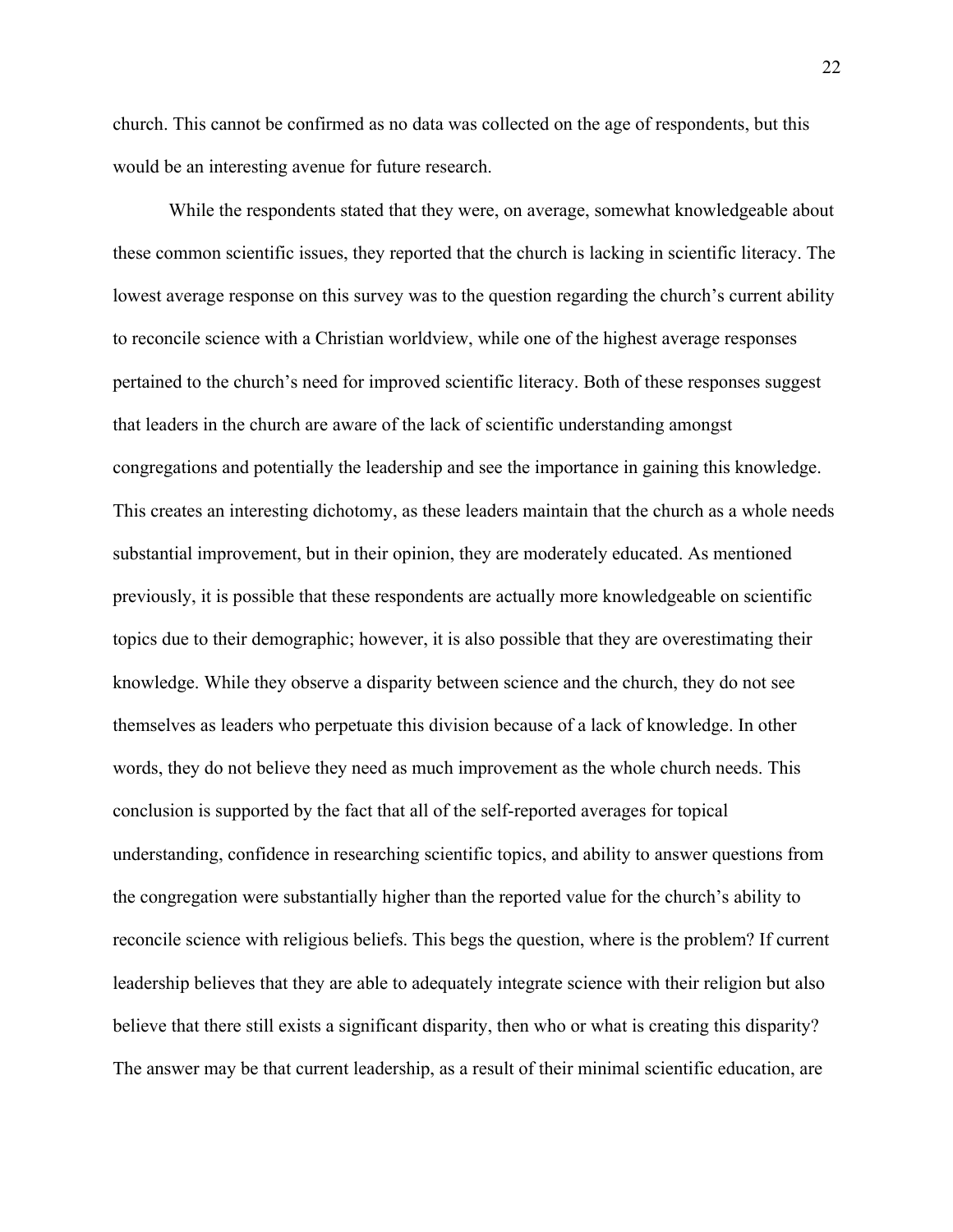unaware of their lack of knowledge, and therefore, are unintentionally contributing to the conflict between science and religion.

Another interesting result was the fact that the average response for the question, "To what level do you believe Christianity is compatible with science?", was 4.75 with 5 being "totally compatible". This was by far the highest value from among the survey questions, indicating that these leaders believe that it is possible to effectively reconcile scientific discovery with the tenets of Christian faith. The respondents maintaining that this compatibility is achievable adds merit to the idea of increased education as a means for this possibility to be realized. As described earlier, the other responses suggest that the compatibility between science and Christianity is not a reality of the church as it stands today and needs to be remedied.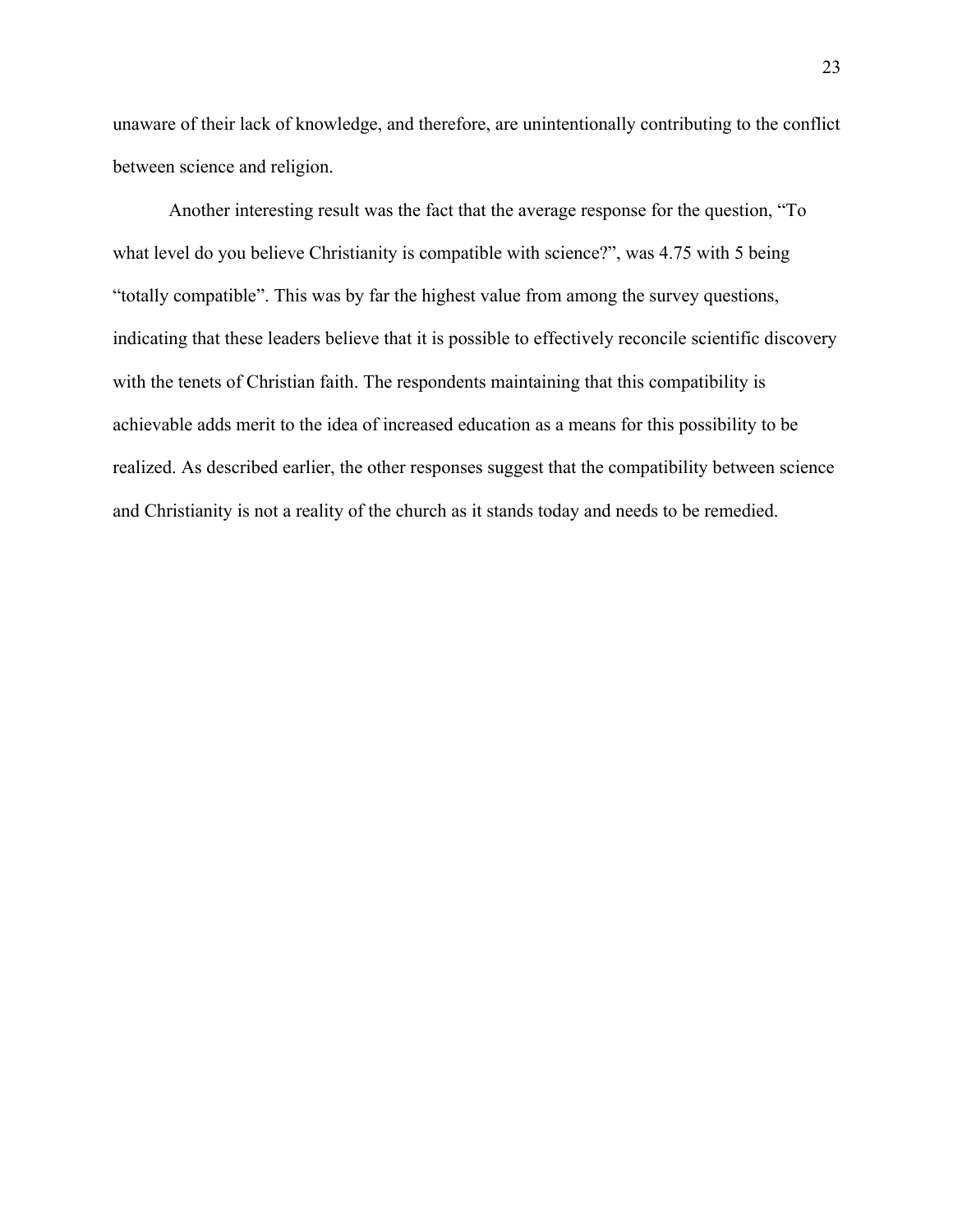#### PROPOSED CURRICULUM

Based on the analysis of the survey responses, along with the goal of developing proficient critical thinking skills and the exposure to scientific topics, a certificate program in scientific literacy for those pursuing ministry degrees is proposed to be developed with the following existing classes at Southeastern University:

- NSCI 1023 Intro to Science and Tech and Lab
- BIOL 2113 Bioethics
- PSYC 3003 Abnormal Psychology

These classes were selected since they do not require extensive prerequisite scientific knowledge but will provide maximum exposure to scientific issues, opportunities for discussion, and provide basic scientific understanding for the student with minimal scientific background. The following intended learning outcomes for each course are provided below to provide further explanation and justification for their inclusion.

#### **Intended Learning Outcomes**

NSCI 1023 – Intro to Science and Tech

- Demonstrate an understanding of the nature of scientific knowledge and inquiry.
- Apply scientific concepts, principles, laws, and theories to generate multiple solutions to contemporary issues.
- Apply scientific principles to solve problems, make decisions, and further understand nature and technology.
- Demonstrate an awareness of the interrelationship of science, technology, and society.
- Cultivate the confidence to confront scientific and technological issues in areas such as human health, energy, and the environment.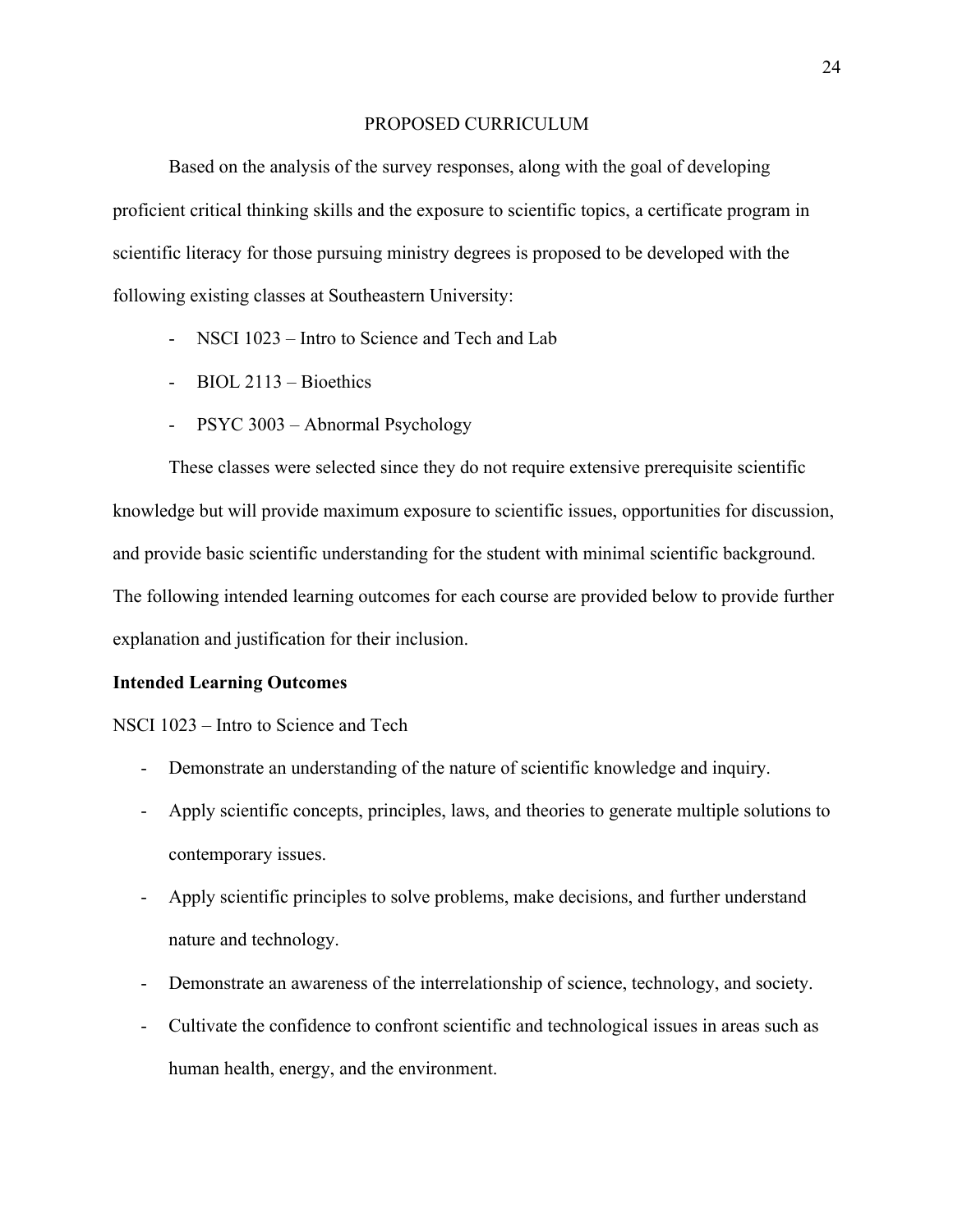## BIOL 2113 – Bioethics

- Discuss, defend, support, and critique various ethical arguments.
- Summarize and research historical cases that shape and define bioethical issues.
- Explore and explain scientific/clinical/medical procedures or techniques and compare them to current trends or technologies.
- List the policies and laws that govern bioethical issues.
- PSYC 3003 Abnormal Psychology
	- Demonstrate a basic understanding of the historical and contemporary perspectives of abnormal behavior.
	- Demonstrate a basic understanding of the procedures and methods used to assess and classify abnormal behavior.
	- Identify, describe, and explain the nature and qualifying characteristics of various forms of abnormal behavior, including the differential characteristics that distinguish one mental disorder from another mental disorder.
	- Identify, describe, and explain various approaches to treating mental disorders.
	- Apply critical thinking skills to the assumptions and evaluations made of human behavior by the media, social scientists, academicians, friends, and family.
	- Display a sensitivity toward and understanding of those whose lives have been touched by mental illness.
	- Apply a biblical worldview of abnormal behavior and psychopathology.

These intended learning outcomes are predicted to significantly improve the scientific literacy of students who are pursuing leadership in the church, in addition to providing the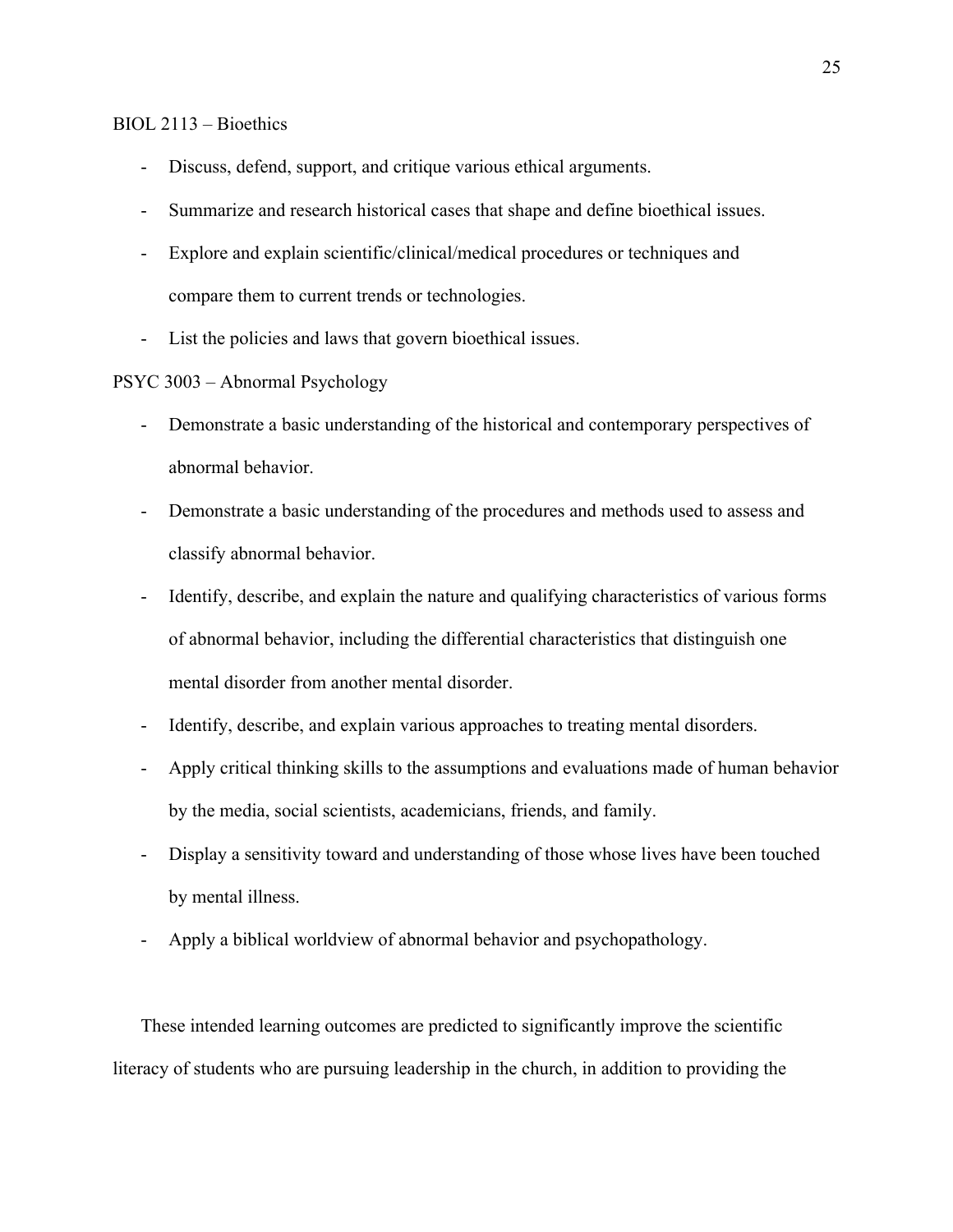foundation for knowledgeable inquiry as scientific controversies may arise. In order to quantitatively measure this improvement, an assessment should be given in company with these courses. Existing research developed a student self-assessment for scientific literacy known as SCILIT in order to define scientific literacy across all disciplines, including non-science majors (Vandegrift et al., 2020). This self-assessment would be particularly insightful when analyzing the student's perception of their gained knowledge from the certificate program. Including a quantitative measure of scientific literacy would be a vital addition to the proposed curriculum in this research as it would provide tangible evidence of the accomplished learning outcomes. This would provide crucial information into possible adjustments to the course so that it reaches maximum effectiveness for students who are not well versed in science to begin with. Additionally, it would allow students to better understand the goals of the course and provide an opportunity for self-reflection on what was learned. The following items included in the assessment are listed below and rated on a Likert (1-5) scale:

1. I can critique claims and make an informed decision.

2. I can separate credible scientific information from opinion, conjecture, fabrication, and embellishments in advertisement.

3. I seek out good information upon which to base decisions and opinions.

4. I can identify assumptions.

5. I approach societal issues from skeptical and critically reasoned perspective.

6. I understand how science works (e.g., the "process" of science, how scientists ask and answer questions using the scientific method).

7. I am aware of common societal issues that might be addressed by application of skeptical and critically reasoned perspective.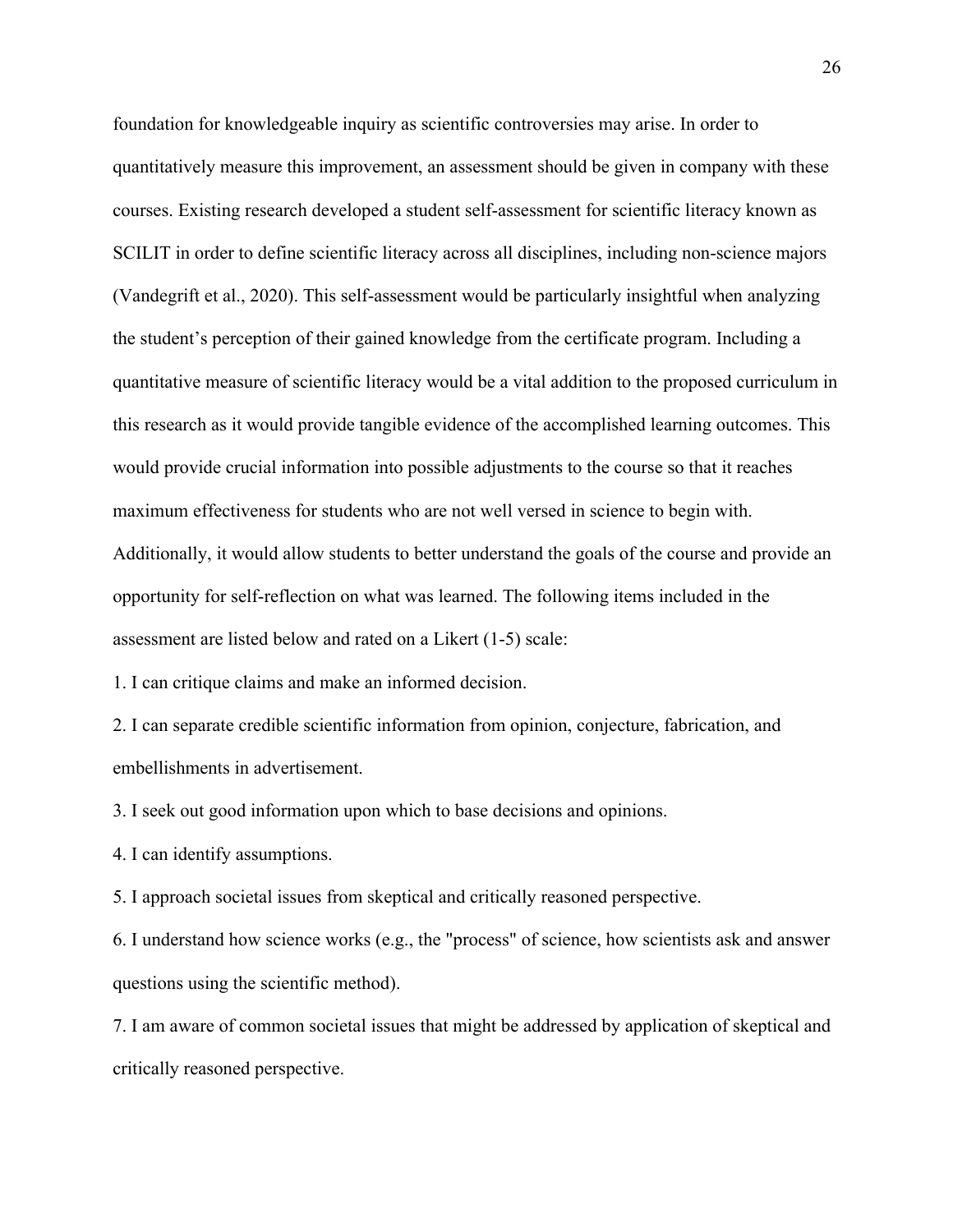8 .I understand science as presented in popular media.

This assessment would be most beneficial if given at the beginning and the conclusion of the additional education in order to see if the classes achieved the intended learning outcomes, with the emphasis placed on approaching questions with reasoning and critical thinking.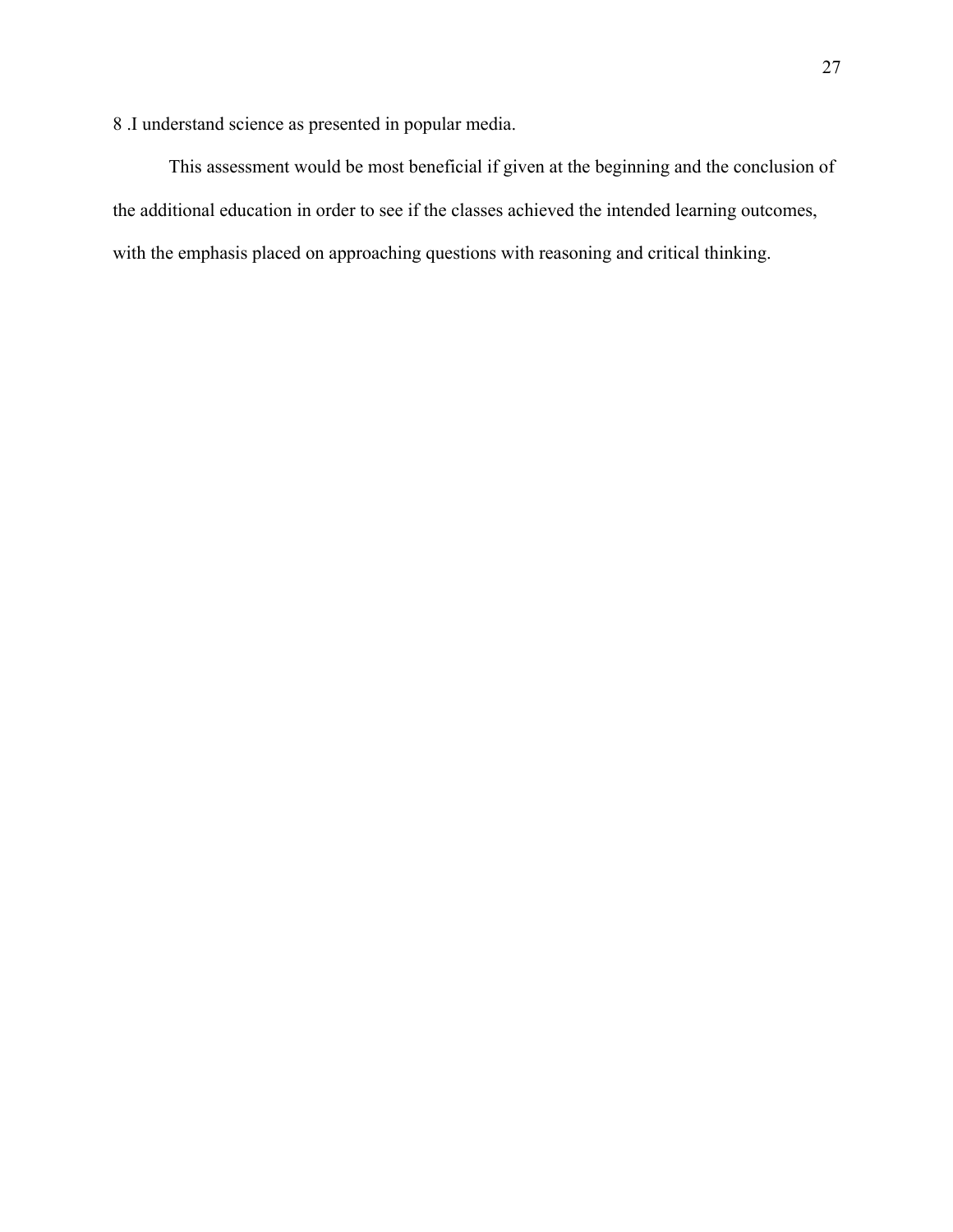#### FUTURE DIRECTIONS

In order to further advise on possible curriculum additions, it would be beneficial to conduct this survey on a larger scale that includes demographic data to identify correlations or trends with location, age, or ethnicity. A larger sample size with a broader subject pool would make it possible to determine statistically significant trends and therefore, more meaningful and probable conclusions regarding the integration of science in the church. It would also be prudent to investigate the assorted differences between leaders of various denominations. Obtaining this additional data would allow for a more thorough understanding of where church leadership currently stands on scientific inclusion, as well as identify which doctrines or populations may be more open to strengthening the scientific knowledge of church leadership and congregations. All of this research would yield more refined educational proposals that are effective at developing the scientific literacy of church leadership.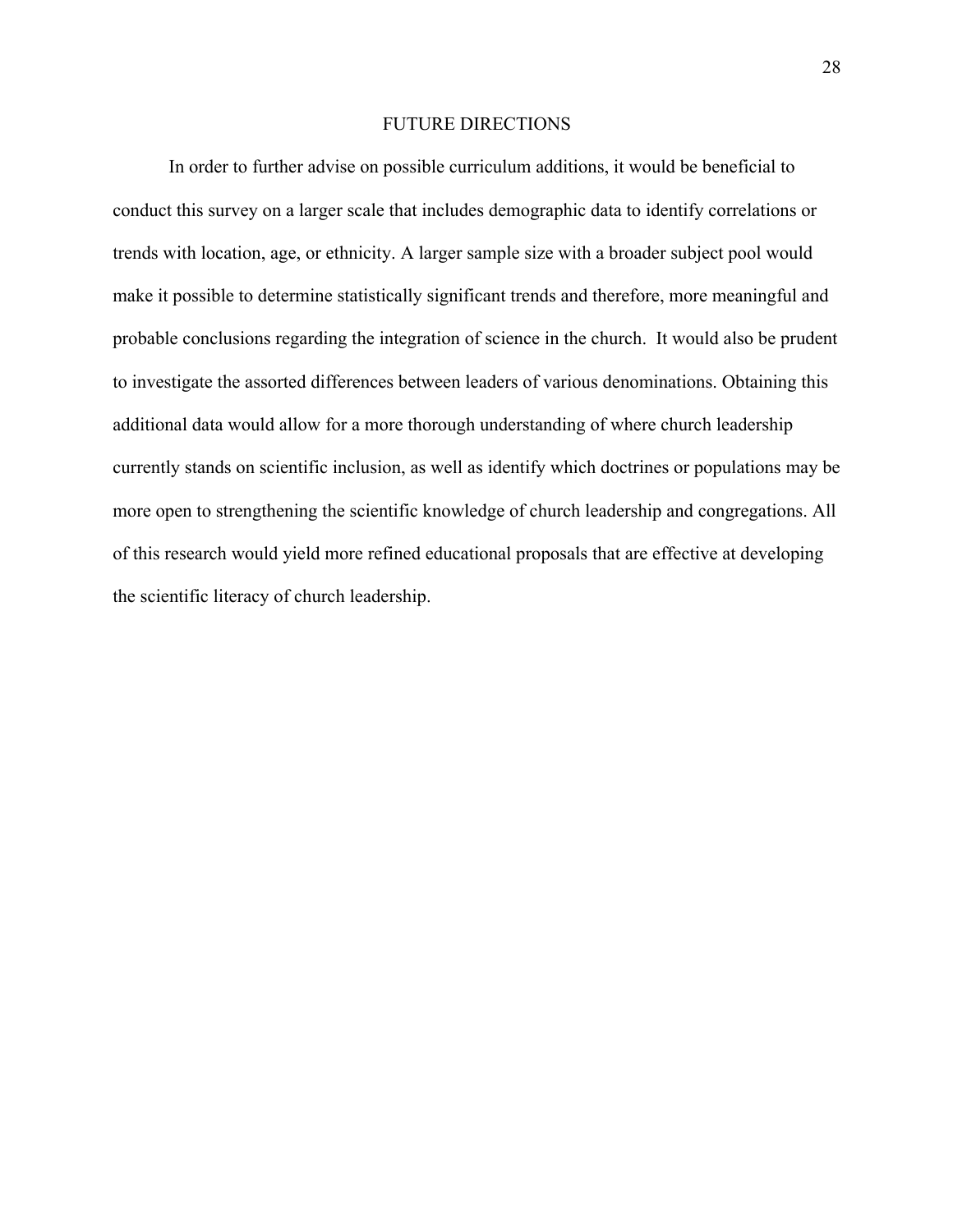#### **CONCLUSION**

Due to the existing disparity between religion and science, increased education for future church leadership is necessary to help bridge the gap of misunderstanding between the church and scientific development. The purpose of this research is to propose a potential curriculum for aspiring church leadership, informed by current leadership, that can begin to close the gap between science and religion. The goal of this curriculum is to ultimately educate future students on the broad strokes of current scientific topics, as well as teach them the skills necessary to understand the process of science and be able to reliably research a potential scientific issue.

Hopefully, the insights gained from the completion of this research will be able to be incorporated into the education of future church leadership so that they can guide their congregations toward logical conclusions backed by evidence when scientific issues arise. Whether these issues concern mental health, precautions in a pandemic, vaccinations, birth control, or any other question in the ever-increasing list of scientific controversy, the church will be able to respond with greater discernment if the leadership is educated towards more thorough scientific understanding. In addition to the benefit of scientific literacy providing a way for the church to maintain its relevance in the world, it is anticipated that it will also decrease personal doubts as those with this education will be better equipped to unite their faith with scientific evidence instead of it being contradictory.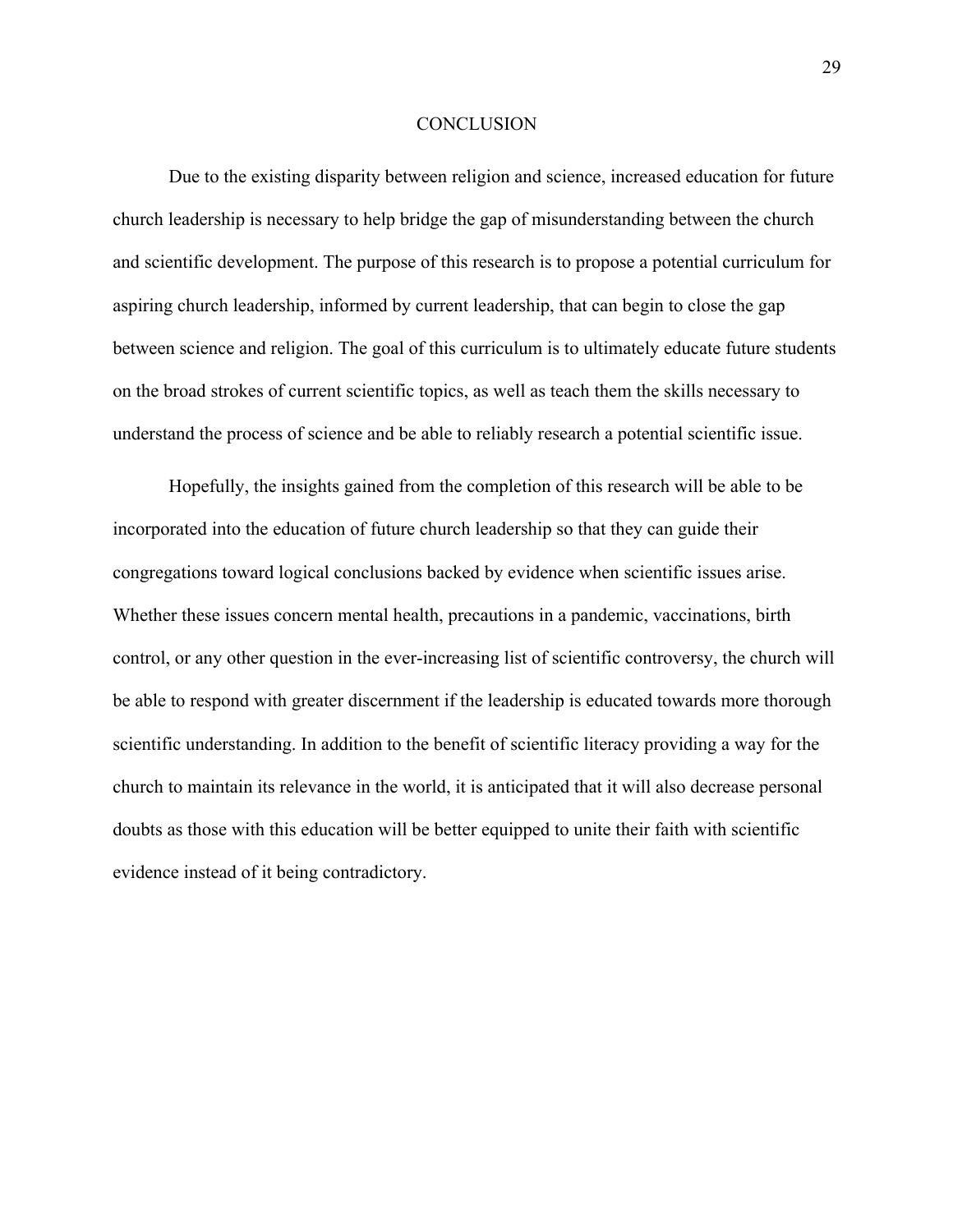### REFERENCES

- Academic Catalog—The Southern Baptist Theological Seminary. (n.d.). Admissions. Retrieved April 28, 2021, from https://www.sbts.edu/admissions/catalogs-and-forms/
- Behe, M. (2005). Evidence for intelligent design from biochemistry. Think, 4(11), 27–40. https://doi.org/10.1017/S1477175600001342
- Betti, L., Shaw, P., & Behrends, V. (2020). Acceptance of biological evolution by first-year life sciences university students. Science & Education, 29(2), 395–409.

Christian Leadership & Church Ministries (B.S.)—Theology & Apologetics—Resident < Liberty University. (n.d.). Retrieved April 28, 2021, from https://catalog.liberty.edu/undergraduate/colleges-schools/rawlings-divinity/christianleadership-church-ministries/christian-leadership-church-ministries-major-bs/theologyapologetics-resident/

- Dembski, W. A., & Wells, J. (2008). The design of life: Discovering signs of intelligence in biological systems. Foundation for Thought and Ethics.
- Haarsma, D., Greuel, B., & Lewis, R. (2019). The sciences and christian formation: Helping today's students find deeper faith in a science-dominated world. Christian Higher Education, 18(1–2), 111–124.
- Huxley, J. (1942). Evolution. The modern synthesis. Evolution. The Modern Synthesis. https://www.cabdirect.org/cabdirect/abstract/19432202794
- Gallup. (2007, June 8). Evolution, Creationism, Intelligent Design. Gallup.Com. https://news.gallup.com/poll/21814/Evolution-Creationism-Intelligent-Design.aspx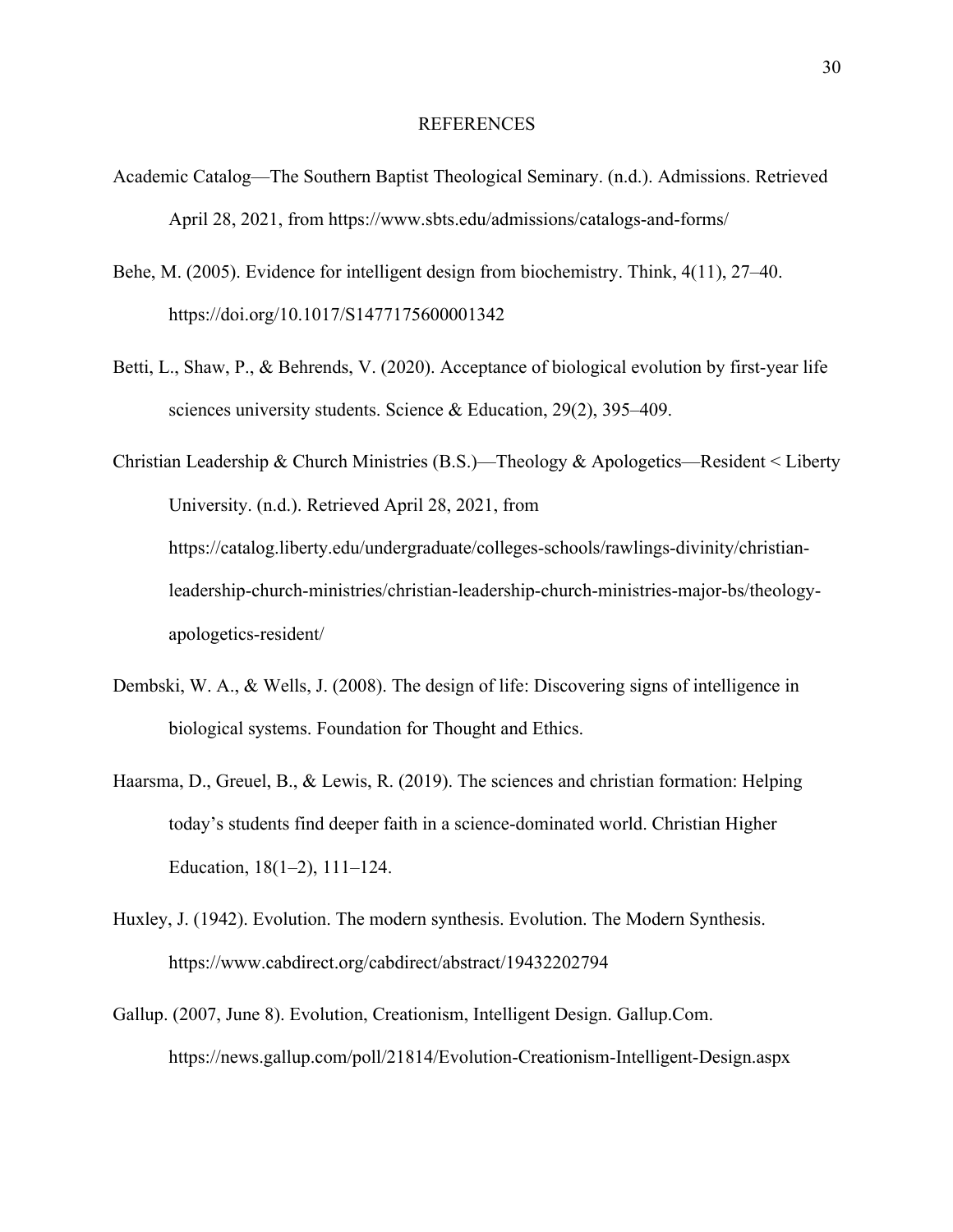- Johnson, B. R., & Lam, S. K. (2010). Self-organization, natural selection, and evolution: cellular hardware and genetic Software. BioScience, 60(11), 879–885. https://doi.org/10.1525/bio.2010.60.11.4
- Klemm, W. R. (2017). Accommodating religion to modern neuroscience. Mental Health, Religion & Culture, 20(1), 1–19. https://doi.org/10.1080/13674676.2017.1313826
- Leidenhag, M. (2019). The blurred line between theistic evolution and intelligent design. Zygon, 54(4), 909–931.
- Long, G. B. (2018). Revelation, then response: Sola scriptura and children's sunday school curriculum. Christian Education Journal, 15(1), 43–61. https://doi.org/10.1177/0739891318759723
- Moody, K. S., & Reed, R. W. (2017). Emerging christianity and religious identity. Journal for the Scientific Study of Religion, 56(1), 33–40.
- On the origin of species by means of natural selection, or, The preservation of favoured races in the struggle for life. (n.d.). [Image]. Library of Congress, Washington, D.C. 20540 USA. Retrieved April 6, 2021, from https://www.loc.gov/item/06017473/
- Paley, W. (1839). Paley's Natural Theology. Marsh, Capen, Lyon and Webb.
- Postiff, M. A. (2016). Essential elements of young earth creationism and their importance to christian theology. Detroit Baptist Seminary Journal, 21, 31–58.
- Reznick, D. N., & Ricklefs, R. E. (2009). Darwin's bridge between microevolution and macroevolution. Nature, 457(7231), 837–842. https://doi.org/10.1038/nature07894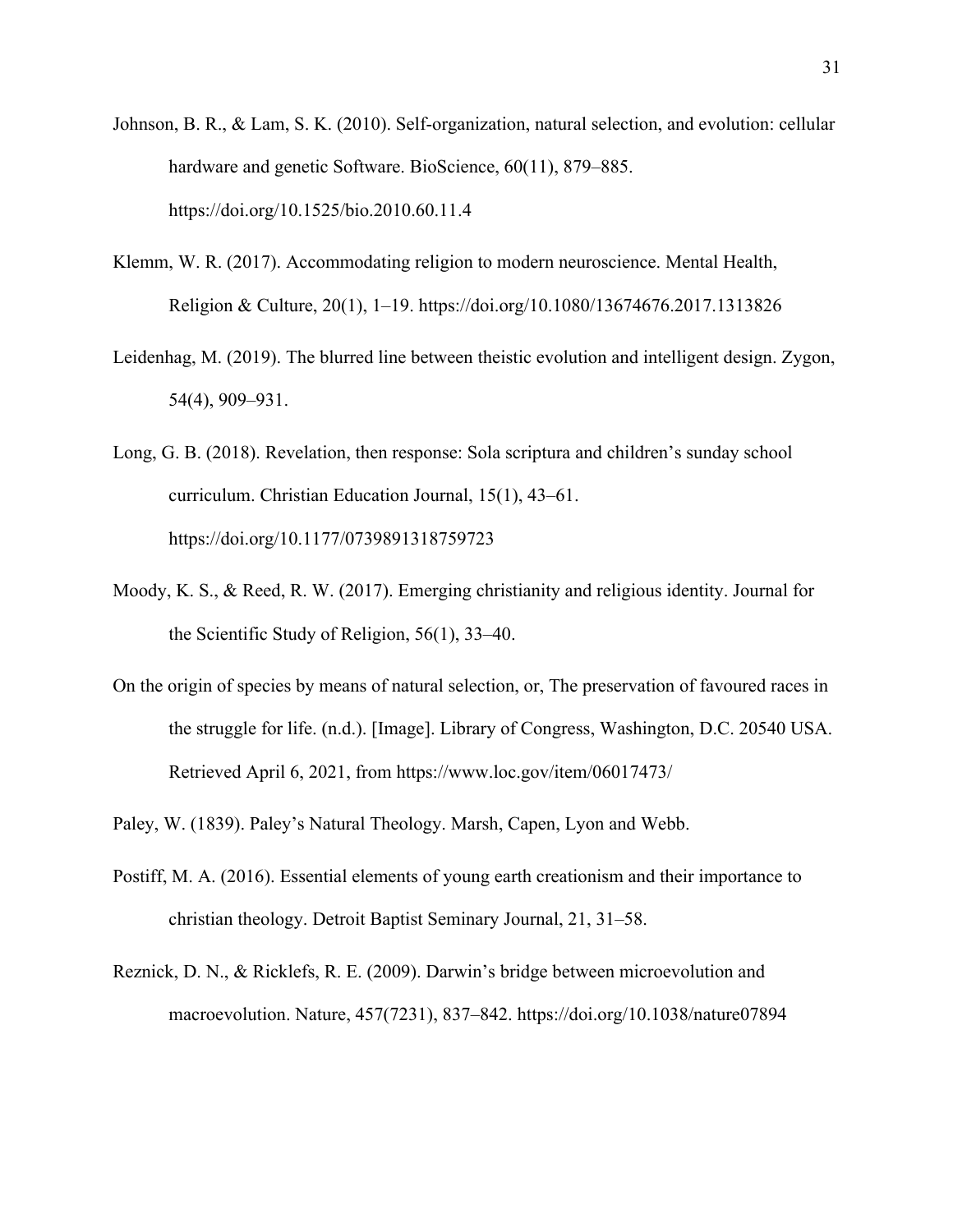- Savarirajan, D., & Fong, S. (2019). Bridging bible and biology: The impact of faith integration on the spiritual growth of students in christian higher education. Journal of Instructional Research, 8(1), 5–16.
- Tenneson, M., Bundrick, D., & Stanford, M. (2015). A new survey instrument and its findings for relating science and theology. Perspectives on Science & Christian Faith, 67(3), 200– 222.
- Truong, J. M., Barnes, M. E., & Brownell, S. E. (2018). Can six minutes of culturally competent evolution education reduce students' level of perceived conflict between evolution and religion? The American Biology Teacher, 80(2), 106–115. https://doi.org/10.1525/abt.2018.80.2.106
- Turner, S., Wilde, S., Wörner, G., Schaefer, B., & Lai, Y.-J. (2020). An andesitic source for Jack Hills zircon supports onset of plate tectonics in the Hadean. Nature Communications, 11(1), 1241. https://doi.org/10.1038/s41467-020-14857-1
- Uecker, J. E., & Longest, K. C. (2017). Exposure to science, perspectives on science and religion, and religious commitment in young adulthood. Social Science Research, 65, 145–162. https://doi.org/10.1016/j.ssresearch.2017.01.002
- United States: Religious affiliation by age 2017. (n.d.). Statista. Retrieved April 6, 2021, from https://www.statista.com/statistics/245453/religious-affiliation-in-the-united-states-byage/
- Winslow, M. W., Staver, J. R., & Scharmann, L. C. (2011). Evolution and personal religious belief: Christian university biology-related majors' search for reconciliation. Journal of Research in Science Teaching, 48(9), 1026–1049. https://doi.org/10.1002/tea.20417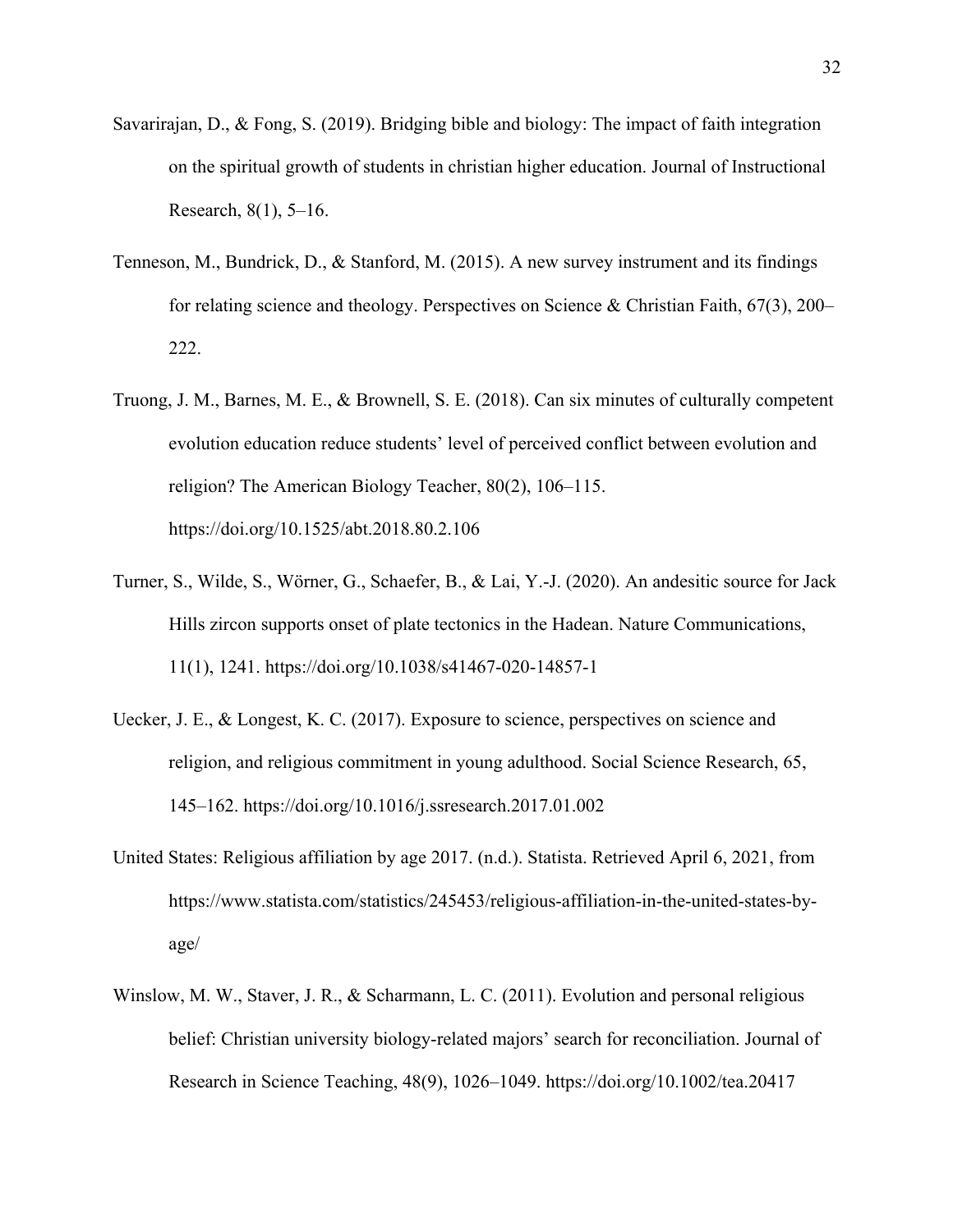Woodill, S. (2015). The Christian core of intelligent design. Zygon, 50(2), 271–286.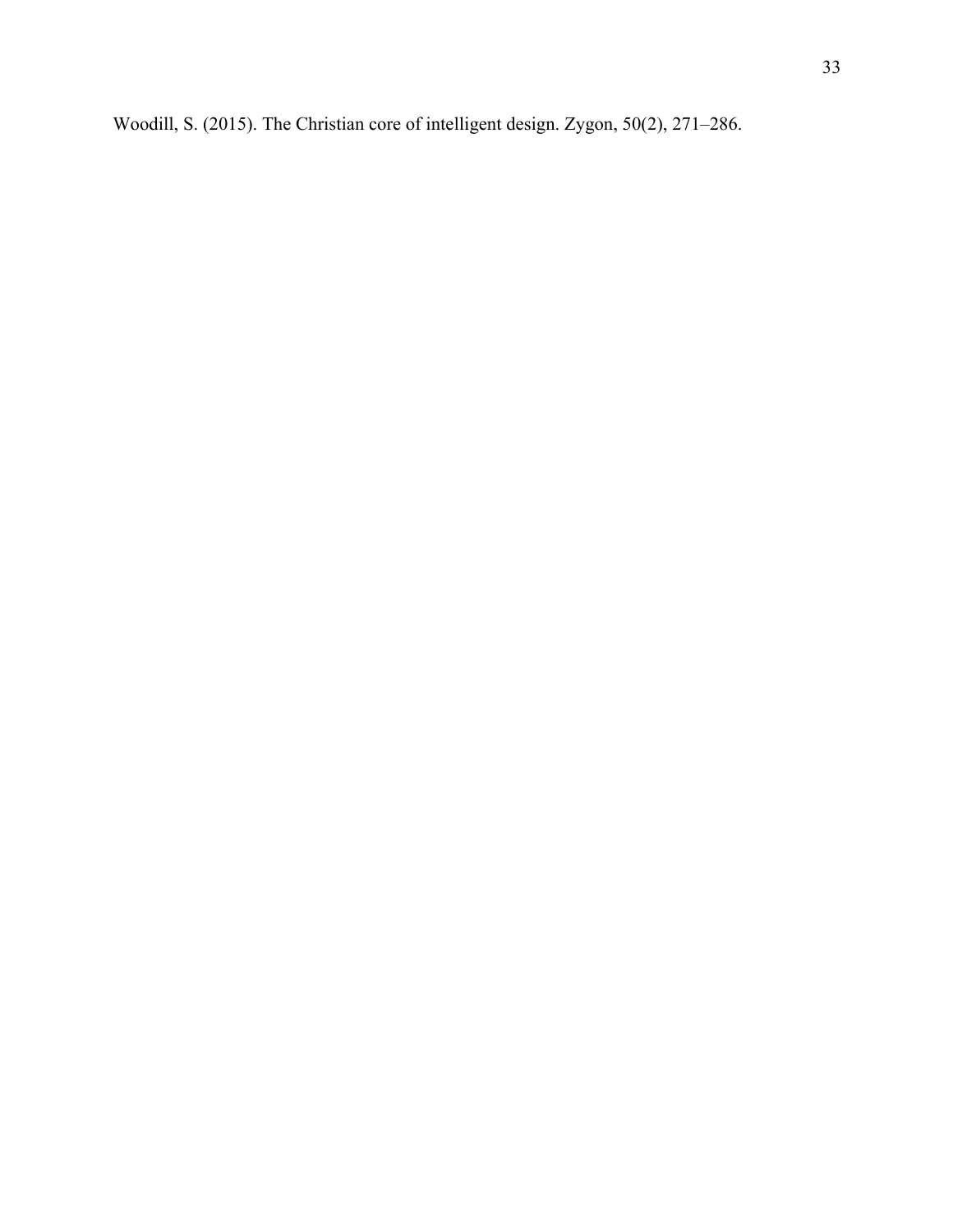#### APPENDIX

**Q1 – How would you define your own understanding of scientific language? (1 – very little, 5 – proficient)**

|      |      |      | Minimum   Maximum   Mean   Std Deviation   Count |  |
|------|------|------|--------------------------------------------------|--|
| 2.00 | 4.00 | 3.33 | 0.62                                             |  |

## **Q2 – How would you define your own understanding of the scientific method? (1 – very little, 5 – proficient)**

|      |      |      | Minimum   Maximum   Mean   Std Deviation   Count |  |
|------|------|------|--------------------------------------------------|--|
| 2.00 | 5.00 | 3.83 | 0.90                                             |  |

## **Q3 – How would you define your own scientific understanding of evolution? (1 – very little, 5 – proficient)**

|      |      |      | Minimum   Maximum   Mean   Std Deviation   Count |        |
|------|------|------|--------------------------------------------------|--------|
| 2.00 | 4.00 | 3.27 | 0.62                                             | $\Box$ |

## **Q4 – How would you define your own scientific understanding of mental health? (1 – very little, 5 – proficient)**

|      |      |      | Minimum   Maximum   Mean   Std Deviation   Count |  |
|------|------|------|--------------------------------------------------|--|
| 3.00 | 5.00 | 4.00 | 0.85                                             |  |

## **Q5 – How would you define your own scientific understanding of vaccines? (1 – very little, 5 – proficient)**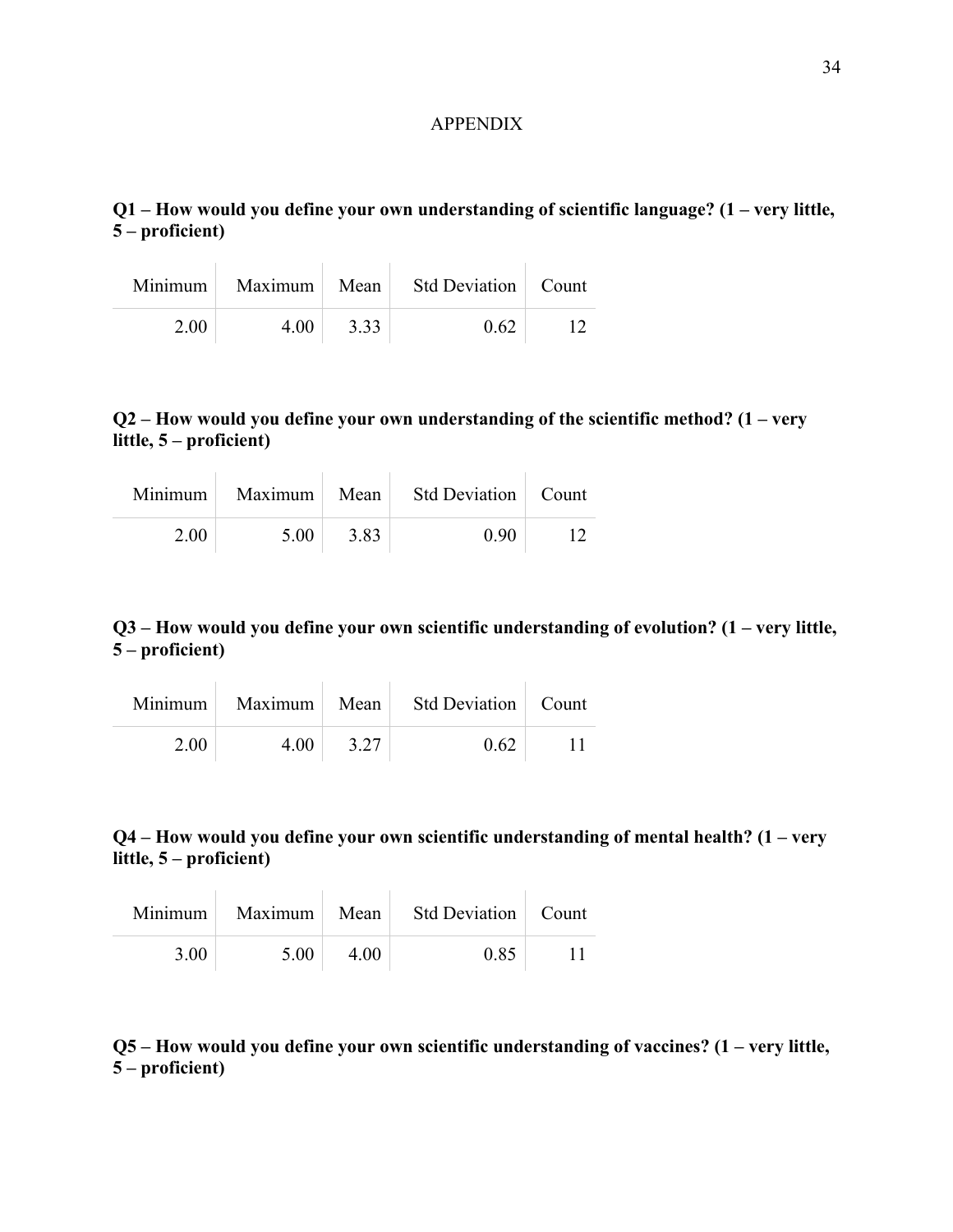|      | Minimum   Maximum   Mean |      | Std Deviation   Count |  |
|------|--------------------------|------|-----------------------|--|
| 1.00 | 4.00                     | 2.91 | 1.00                  |  |

## **Q6 – How would you define your own scientific understanding of contraceptives (birth control)? (1 – very little, 5 – proficient)**

|      |      |      | Minimum   Maximum   Mean   Std Deviation   Count |  |
|------|------|------|--------------------------------------------------|--|
| 2.00 | 5.00 | 3.55 | 0.78                                             |  |

## **Q7 – How confident would you be in answering a question from a church member regarding a scientific topic? (1 – not confident, 5 – very confident)**

|      |      |      | Minimum   Maximum   Mean   Std Deviation   Count |  |
|------|------|------|--------------------------------------------------|--|
| 1.00 | 4.00 | 3.08 | 1.11                                             |  |

## **Q8 – How relevant do you believe scientific knowledge is to the church? (1 – not relevant, 5 – very relevant)**

|      |      |      | Minimum   Maximum   Mean   Std Deviation   Count |  |
|------|------|------|--------------------------------------------------|--|
| 1.00 | 5.00 | 3.92 | 1.19                                             |  |

## **Q9 – In your education, how would you describe your exposure to scientific topics? (1 – no exposure, 5 – heavy exposure)**

|      |      |      | Minimum   Maximum   Mean   Std Deviation   Count |    |
|------|------|------|--------------------------------------------------|----|
| 1.00 | 5.00 | 2.50 | 0.96                                             | 12 |

## **Q10 – To what level do you believe Christianity is compatible with science? (1 – not compatible, 5 – totally compatible)**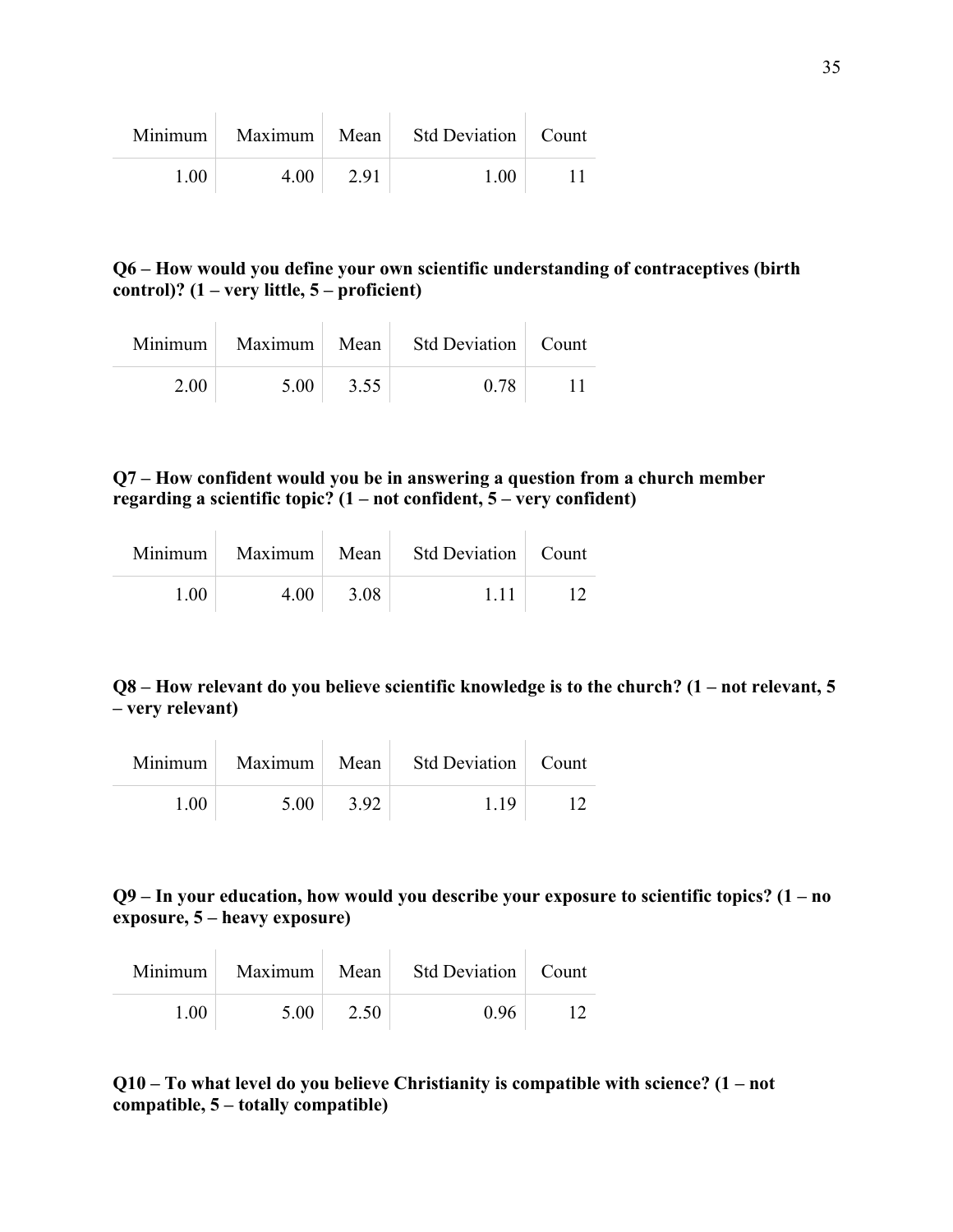|      |      |      | Minimum   Maximum   Mean   Std Deviation   Count |  |
|------|------|------|--------------------------------------------------|--|
| 4.00 | 5.00 | 4.75 | 0.43                                             |  |

**Q11 – How confident would you be in researching reliable sources in order to answer a question with a scientific basis? (1 – not confident, 5 – very confident)**

|      |      |      | Minimum Maximum Mean Std Deviation Count |  |
|------|------|------|------------------------------------------|--|
| 2.00 | 5.00 | 3.83 | 1.21                                     |  |

**Q12 – To what degree do you believe scientific evidence leads to doubt in the church? (1 – no doubt, 5 – extensive doubt)**

|      |      |      | Minimum   Maximum   Mean   Std Deviation   Count |  |
|------|------|------|--------------------------------------------------|--|
| 1.00 | 4.00 | 2.64 | 0.88                                             |  |

**Q13 – In your opinion, how effective is the church in reconciling scientific evidence with a biblical worldview? (1 – not effective, 5 – very effective)**

|      |      |      | Minimum Maximum Mean Std Deviation Count |  |
|------|------|------|------------------------------------------|--|
| 1.00 | 3.00 | 2.00 | 0.43                                     |  |

**Q14 – To what degree do you believe the church needs to improve its scientific literacy? (1 – needs no improvement, 5 – needs significant improvement)**

|      |      |      | Minimum   Maximum   Mean   Std Deviation   Count |  |
|------|------|------|--------------------------------------------------|--|
| 3.00 | 5.00 | 4.17 | 0.55                                             |  |

**Q15 - Open-Ended: What denomination do you identify with? What (if any) scientific topic do you wish you were more knowledgeable on that would benefit your ministry?**